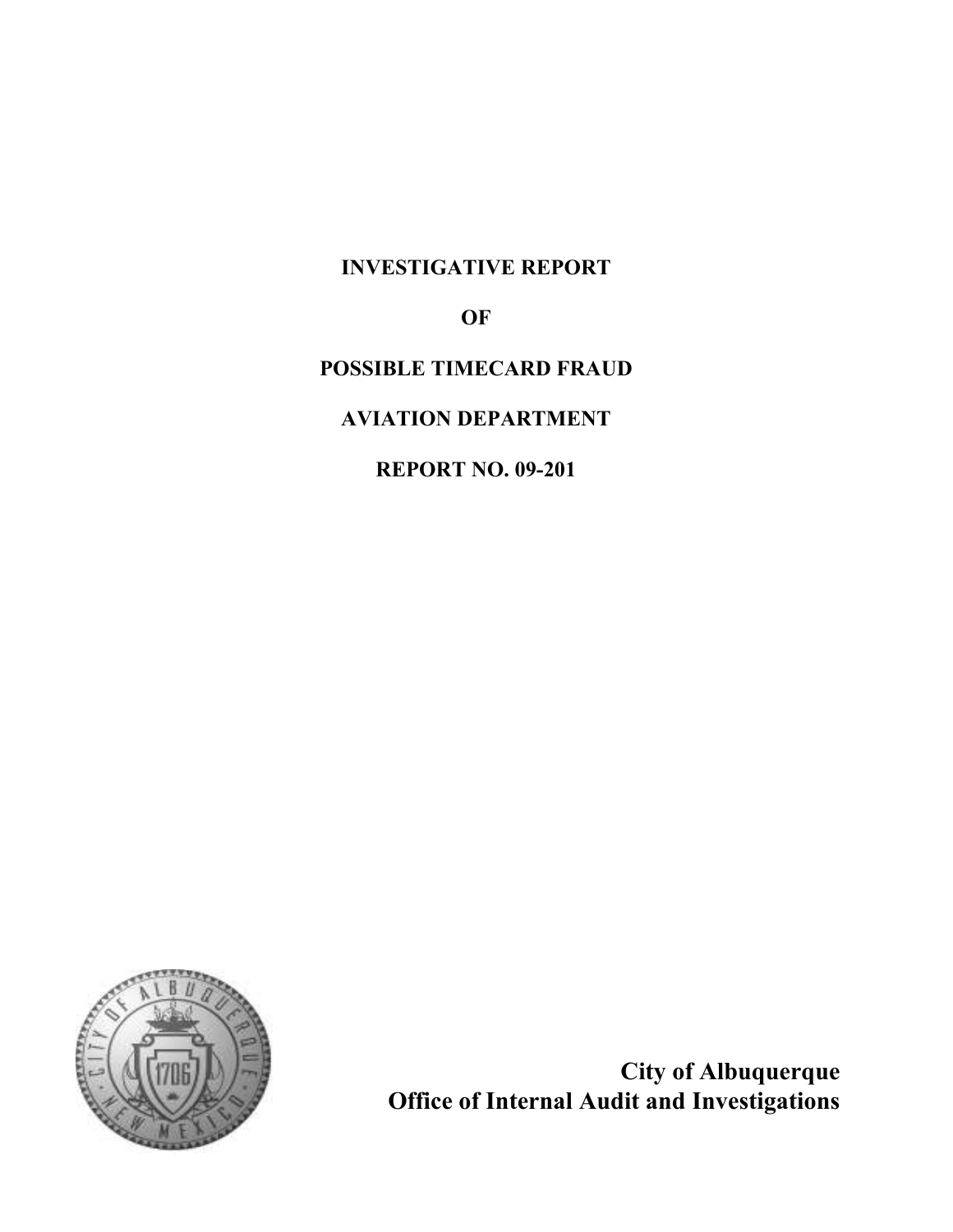# Aviation Department - Investigation Possible Timecard Fraud Report No. 09-201 Executive Summary

Background: We have conducted an investigation concerning possible timecard fraud at the City of Albuquerque Aviation Department (AD or department). This investigation was predicated upon an anonymous telephone call by an individual claiming employees of the department's finance division were falsifying hours worked on their timesheets.

> The caller provided sufficient information to initiate an investigation. On October 1, 2008, the OIAI sent an interoffice memorandum to the department director informing him of our intent to investigate the complaint.

**Objective:** *Is there evidence to support the allegation of timecard fraud?* 

Based on our review of the administrative assistant's personnel file, timesheets, the City's payroll records (ATCD – Archived Timecard Detail), employee training and meeting records, department's City owned vehicle log and interviews, we concluded the possibility of timesheet fraud by the administrative assistant exists.

- Recommendations: We make the following recommendation:
	- o AD should consider disciplinary action that is appropriate as dictated by employee actions and behavior, including recouping any monies paid to the employee that she may not have been entitled to.
- **Objective:** Are there areas in which AD can reduce the risk of fraud?
	- o There was a lack of controls to protect the City from employee abuse or fraudulent behavior.
	- o Management and employees did not follow FLSA requirements, City personnel rules and regulations or union contracts.

# Recommendations: AD should:

- o Implement written policies and procedures that protect the City and give guidance to employees so that they know what is expected of them.
- o Provide labor law training to managers and employees.
- o Ensure management and employees comply with applicable laws and regulations.
- o Hold employees accountable through appropriate, meaningful and consistent disciplinary action when violations occur.
- o Ensure that hours reported are actually worked, that overtime is justified and valid and all hours worked are entered in the City official payroll system.
- o Provide a work environment where employees feel free to report unethical or improper behavior.

# Management responses are included in the report.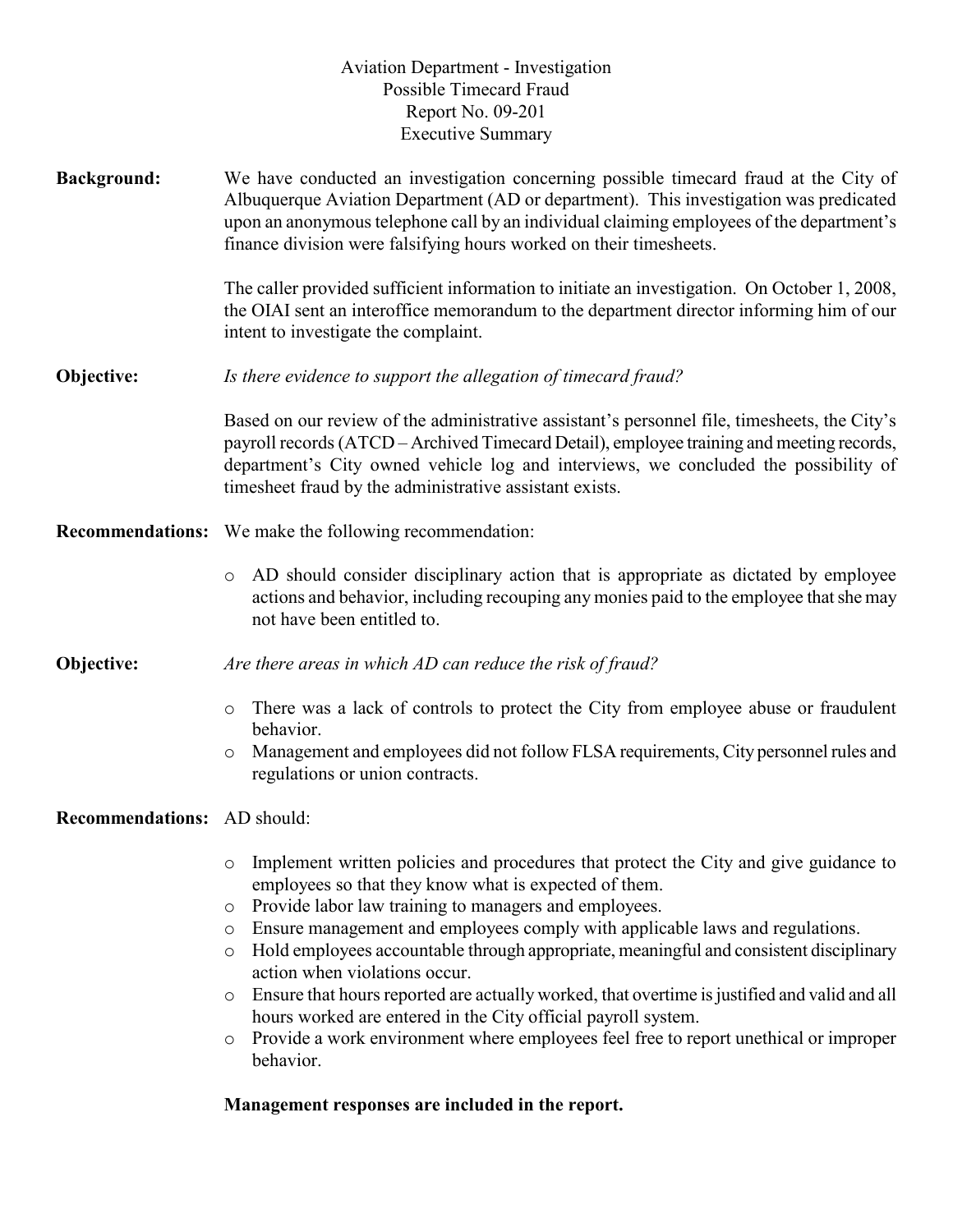

# City of Albuquerque

Office of Internal Audit and Investigations P.O. BOX 1293 ALBUQUERQUE, NEW MEXICO 87103

September 4, 2009

Accountability in Government Oversight Committee City of Albuquerque Albuquerque, New Mexico

| Investigation: | Possible Timecard Fraud    |
|----------------|----------------------------|
|                | <b>Aviation Department</b> |
|                | $09 - 201$                 |

# FINAL

# INTRODUCTION

The Office of Internal Audit and Investigations (OIAI) conducted an investigation concerning possible timecard fraud by employees of the City of Albuquerque Aviation Department (AD or department). This investigation was predicated upon a report from an anonymous call to the OIAI. The caller reported that employees of the finance division of the department were falsifying hours worked on their timesheets. The caller stated employees are afraid to report it to the Department of Finance and Administrative Services (DFAS), the department overseeing the payroll process, for fear of retaliation. The caller provided sufficient information to initiate an investigation. On October 1, 2008, OIAI sent an interoffice memorandum to the department director informing him of our intent to investigate the complaint.

The associate director over the finance division oversees the day to day operations and manages and supervises the staff assigned to the division. The associate director reports to the department director. The finance division is responsible for budget, bonds, payroll, purchasing, accounts payable/receivable, contract administration, business development, conferences, human resources, public relations, travel, training and the front reception area.

# BACKGROUND AND EVENTS

OIAI staff interviewed the AD director and finance division staff. The director stated he was not aware of any employee of the finance division falsifying or abusing time. He deferred to the associate director of the finance division for any information on this allegation. The associate director stated that an employee reported to her that finance division employees were falsifying or abusing time. When the employee reported it to her, the associate director pulled the reporting employee's parking structure report and found "her slate wasn't clean either". The associate director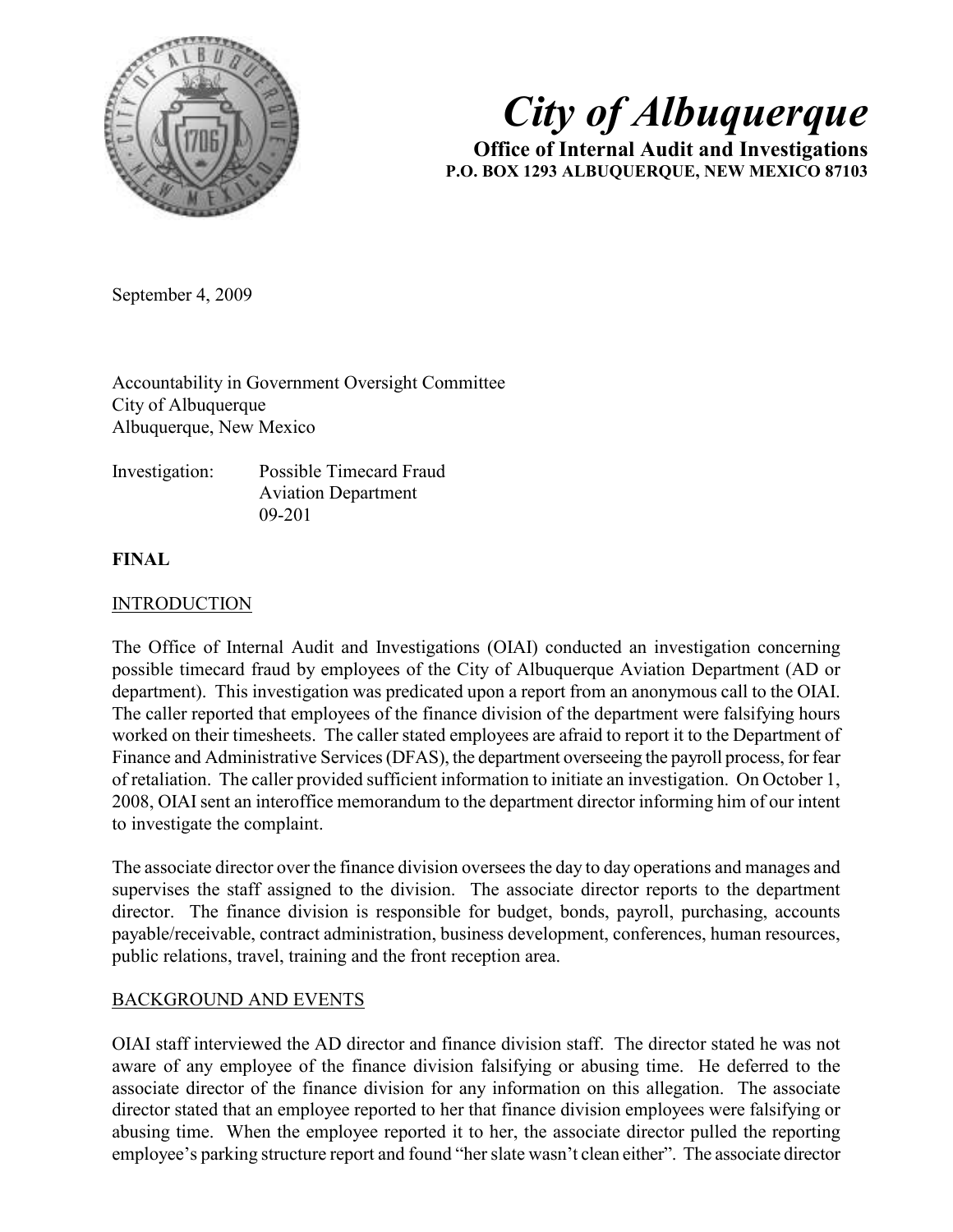did not pull any of the other division employees' records, but instead talked to the administrative assistant to make sure her time and that of her staff was correct.

Other employees interviewed by OIAI staff stated they also reported the issue to the associate director. Employees stated other divisions are aware of it and they even make bets as to whether the administrative assistant will come into work on a given day. They stated the administrative assistant is never at work and the two employees she supervises do as they please because no one is watching them. The administrative assistant worked four tens and was off every other Monday, but would call in almost every Tuesday stating she would not be in. One employee also stressed the administrative assistant may not have been entitled to the overtime she claimed. Employees interviewed by OIAI staff stated they were aware of two employees possibly falsifying or abusing time and that it had created bad morale. One employee interviewed by OIAI staff stated employees would not be forthcoming in their interviews for fear of retaliation. Employees stated the administrative assistant made claims that if she went down because of this investigation, everybody was going down with her.

The administrative assistant denied knowingly reporting, entering or approving time for herself or any other employee that was not true. The associate director does not believe the administrative assistant falsified or abused time, but merely "milked" the system.

Clerical staff use timecards and timesheets to report time worked. M series (14 and below) employees use timesheets to report time worked. E series employees are not required to complete a timesheet. The administrative assistant is an M series employee and is required to submit a timesheet and clerical staff she supervises are required to submit both a timesheet and timecard to payroll. The department's timekeeper enters hours identified on the timesheet in Empath, a web-based program used at the time to enter payroll for City employees.

Employees need special clearance and a badge to enter the finance division work area and employee parking lot. Employees swipe their badge when they enter the parking lot and office. Employees do not have to swipe their badge leaving the parking lot or the office unless arriving at the office before 8:00 a.m. and leaving the office after 5:00 p.m. because regular office hours are 8:00 a.m. - 5:00 p.m. The only exception to an employee swiping his/her badge is when two employees enter the office together.

# OBJECTIVE

The objective of the investigation was to determine:

• Is there evidence to support the allegation of timecard fraud?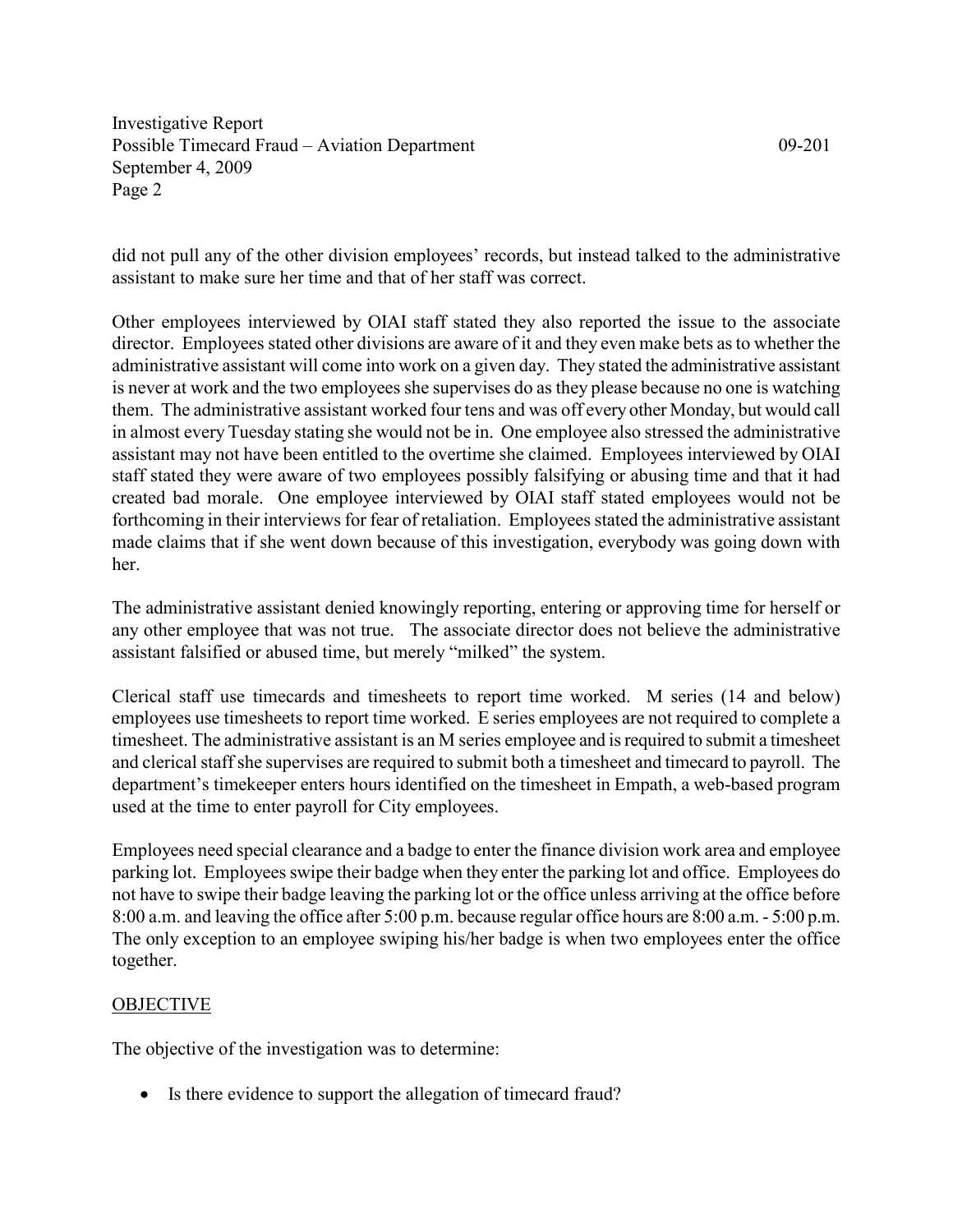• Are there sufficient and adequate policies, procedures, training and communication that prevent or reduce the risk of timecard fraud?

# SCOPE

The scope of the investigation was limited to:

- Timekeeping processes at AD
- Time reported July 1, 2007 through September 30, 2008
- Administrative assistant and accounting assistant

# METHODOLOGY

The methodologies used during our investigation consisted of:

- Documentation review and verification.
- Interviews of City personnel deemed necessary to attain a conclusion regarding our objectives.

Our investigation was conducted in accordance with fraud investigation techniques, which includebut are not limited to-examination of records, documents, interviews with appropriate personnel, and other evidence-gathering procedures as necessary under the circumstances.

# FINDINGS

We make recommendations, when appropriate, regarding areas noted during the investigation that we believe could improve the department's effectiveness, efficiency and compliance with administrative policies and applicable rules and regulations. These recommendations could prevent future fraud and provide controls that would detect fraud.

# 1. POSSIBLE TIMESHEET FRAUD.

The administrative assistant had many instances (See Exhibit A) where her Badge Events Report showed her swiping the parking lot security scanner after her work schedule began. There were also numerous instances in which there was no swipe after 5:00 p.m., a requirement if leaving after 5:00 p.m., yet she reported she worked her full schedule on her timesheet.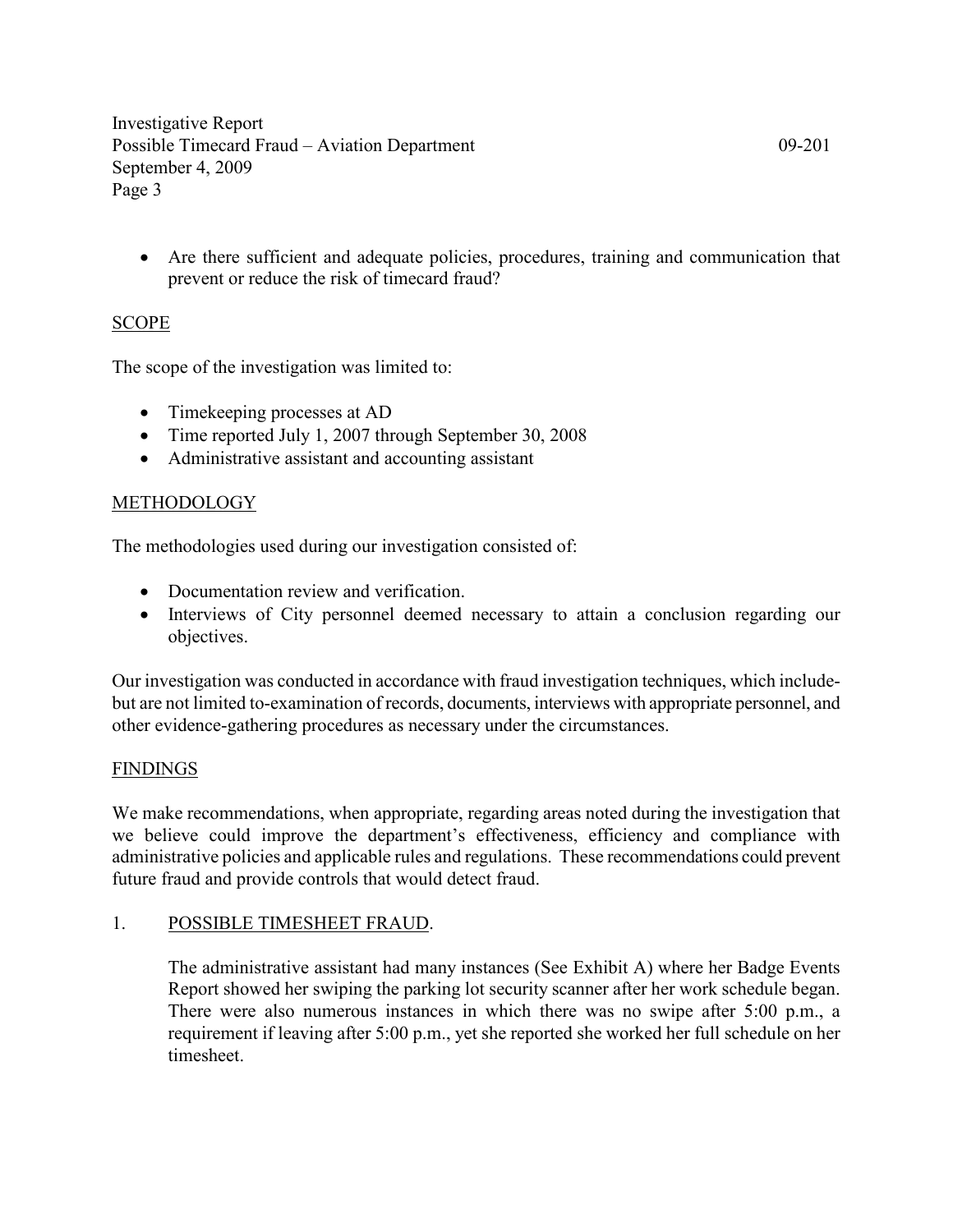On October 28, 2005, the chief administrative officer (CAO) sent an interoffice memorandum to all City department directors, department deputies/associate directors and division managers informing them that management had not been sufficiently rigorous in communicating to employees the importance of observing scheduled working hours. He reminded them of the obligation to provide eight hours of work for eight hours of pay.

There are days when the Badge Events Report shows no swipe at the parking lot or office, yet the administrative assistant entered regular hours worked on her timesheet. There are also days when the Badge Events Report shows no swipe at the parking lot or office and the administrative assistant had partial leave taken and partial regular hours worked on her timesheet. There were some days we were able to determine the administrative assistant switched her flex day off but did not report the actual time worked on her timesheet. (SEE FINDING NO. 9)

The administrative assistant provided many reasons for swiping in late in the mornings and not swiping after 5:00 p.m. in the evenings. The reasons included, attending downtown meetings, downtown training, picking up mail and other errands. The administrative assistant had little, if any, support for her assertions, but OIAI attempted to verify as many of her reasons as possible. OIAI found the following:

- The administrative assistant provided a memo dated July 3, 2007 in which the associate director and the facilities manager were discussing a problem when there was no one to pick up the mail due to the mail runner being out of the office. The administrative assistant hand wrote on the memo that this accounts for her mail runs in the a.m. and p.m. as needed. We asked the facilities manager how many times in 2008 they asked the finance division employees to pick the mail. He stated about five times and of those five times, the administrative assistant conducted the mail run once. The facilities manager also stated the mail runner stops at the downtown office, post office and any other place where items need picking up or dropping off.
- We examined the department's City owned vehicle log and found six instances between July 1, 2007 and September 30, 2008 where the administrative assistant checked out a City owned vehicle to conduct City business at the downtown offices or elsewhere in the city. The log shows an employee the administrative assistant supervises as having run most of the errands. The administrative assistant stated she uses her personal vehicle to conduct City business but does not request mileage reimbursement for the trips because it is too much trouble; therefore, we were unable to verify when she conducted this business.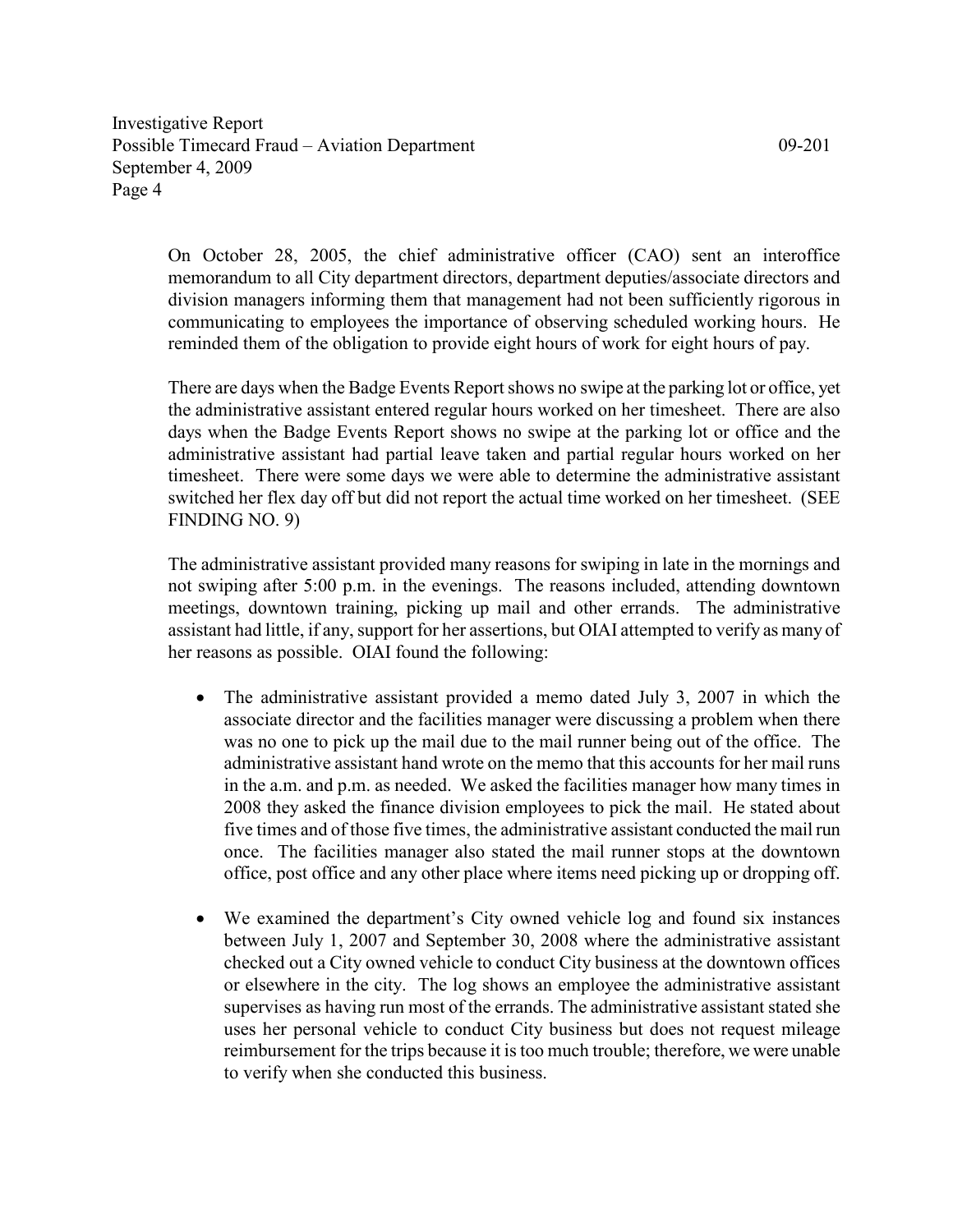- We contacted the City's Human Resources Department (HR) administrative assistant responsible for coordinating City training and requested records of any training and meetings attended by the administrative assistant between July 1, 2007 and September 30, 2008. The HR administrative assistant provided an employee class history for this individual showing she attended two trainings during this period, one on March 12, 2008 and another on September 24, 2008.
- We contacted DFAS staff and requested records of any training and meetings attended by the administrative assistant between July 1, 2007 and September 30, 2008. The department staff provided records for meetings to the payroll user group (PUG) and financial user group (FUG) meetings. Based on the records provided, the administrative assistant attended one PUG meeting on September 18, 2008 and one FUG meeting on September 20, 2007. The accounting assistant, an employee that reports to the administrative assistant, attended all other PUG meetings.
- The administrative assistant provided an e-mail dated April 29, 2008 showing an exchange of information between herself and a vendor that lasted approximately 45 minutes. The Badge Events Report does not show her swiping the scanner on that day. The administrative assistant wrote a note on the e-mail she provided that reads, "no badge activity – e-mails from me on that day". We contacted the department's information system staff and requested they tell us if the employee logged on to the City's computer at the department on the day she wrote the e-mail. The department's IT staff informed us the LOGON audit was not enabled at that time and could not provide this information.

Based on our review of the administrative assistant's personnel file, timesheets, the City's payroll records (ATCD – Archived Timecard Detail), employee training and meeting records, department's City owned vehicle log and interviews, we concluded the possibility of timesheet fraud by the administrative assistant exists. There were a total of 305 working days between August 1, 2007 and September 30, 2008. After eliminating leave taken, holidays and work off site, there were a total of 217 working days. Of those 217 days, there were 177 days with reporting problems. For more details, see Exhibit A at the end of the report. In those 177 days, we found 326 hours where the employee possibly falsified her timesheet. Based on the employee's hourly rate of \$17.52, the City may have paid the employee \$5,712 for hours not worked. These hours do not include times where the Badge Events Report shows the employee came into the office and left sometime in the middle of day, for example, time she took for lunch because we could not show how long she was gone.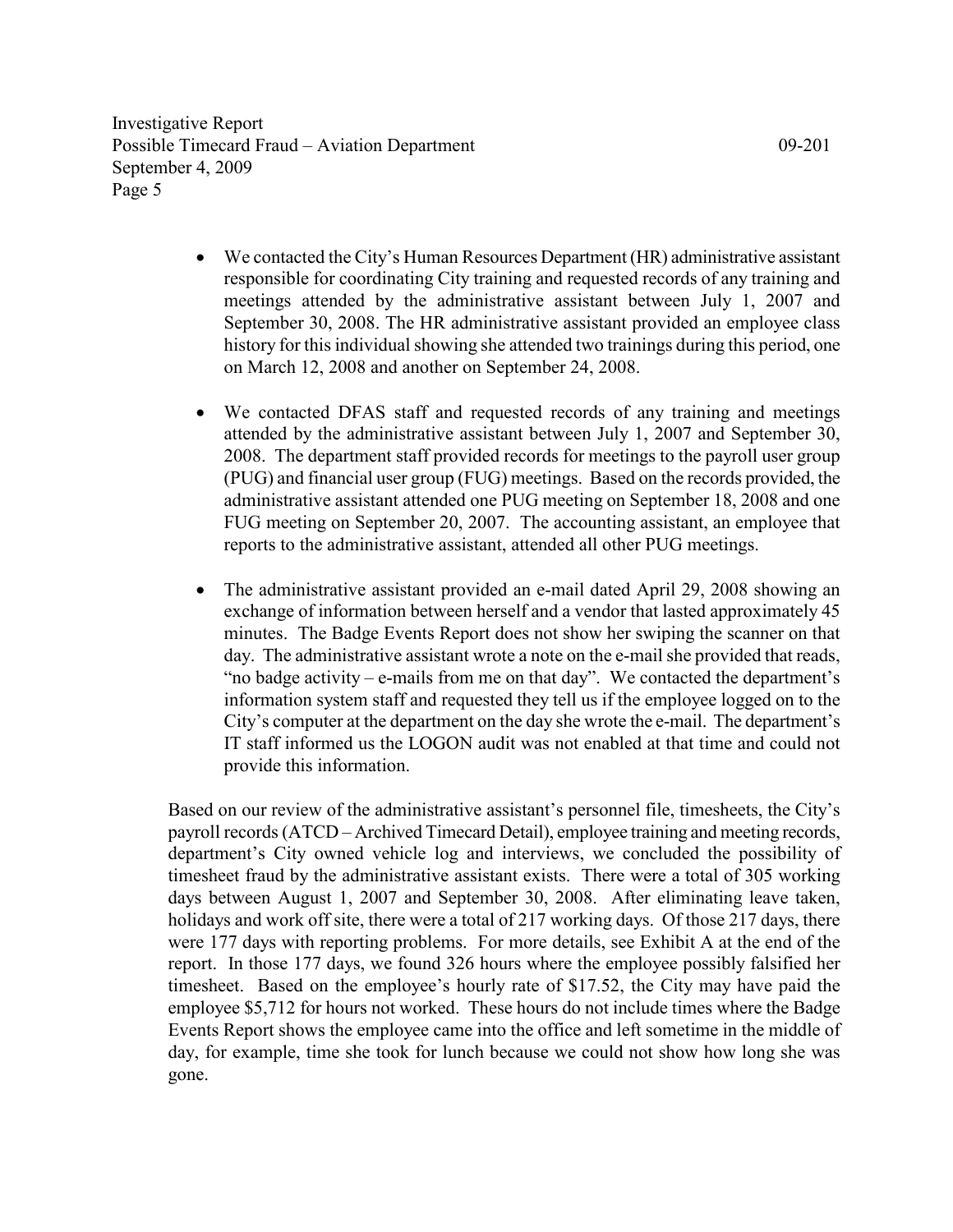Personnel Rules and Regulations (Code of Conduct §301.9) states, no employee shall willfully make any false statement in regard to an investigation, or in any manner commit any fraud, conceal any wrongdoing or knowingly withhold information about wrongdoing in connection with employment with the City.

Fraud consists of the intentional misappropriation by means of fraudulent conduct, practices or representation.

## RECOMMENDATION

AD should consider disciplinary action that is appropriate as dictated by employee actions and behavior, including recouping any monies paid to the employee that she may not have been entitled to. Employees should be held accountable.

#### RESPONSE FROM AD

"AD has considered disciplinary action, but has concluded that evidence is insufficient to determine wrongdoing. While the report relies on swipe cards for parking and door access, these security controls are not intended to serve the purpose of a time clock. As is evident from the report, these records do not effectively capture an employee's time. Anecdotal evidence obtained from interviews similarly is unreliable. Budget and other financial deadlines required the administrative assistant at issue here to work hours outside of the usual schedule. The associate director believes that the hours claimed by the administrative assistant were consistent with the quantity of work she was producing at the time. The administrative assistant was an M-Series employee. M-Series employees do not use a time clock for payroll purposes. Therefore, a certain level of trust must be afforded M-Series employees.

"The report advises that the administrative assistant was improperly paid overtime pay of \$36.64 on seven different pay periods because the AD improperly allowed her to work a 44/36 bi-weekly schedule. The schedule was established at the request of the administrative assistant to accommodate her child care needs. The AD will immediately consult with the City Human Relations Department to determine whether amounts are due back to the City.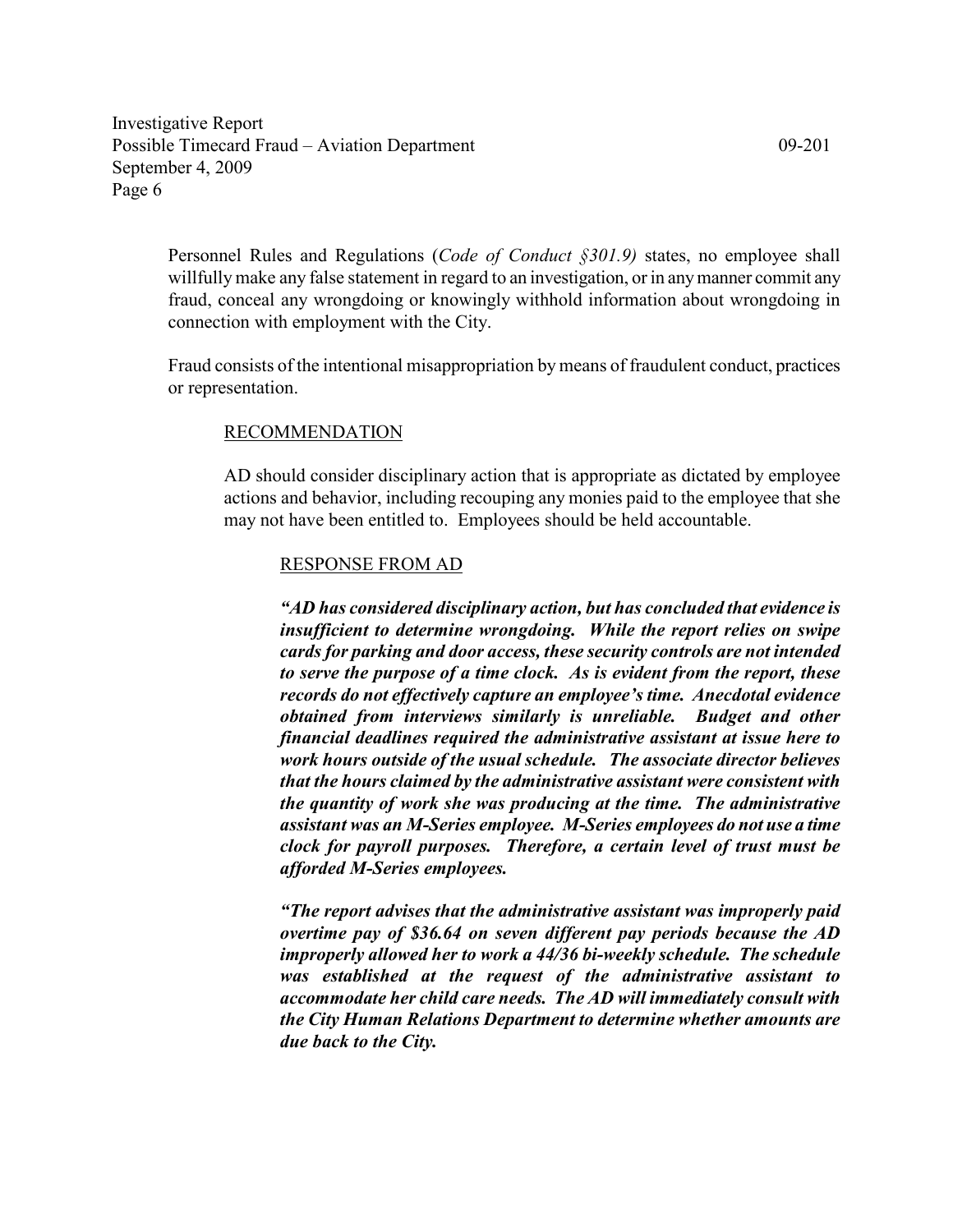## "AD also will take the following actions upon issuance of the final report:

"--Consult with the Human Relations and Legal Departments and prepare letters of instruction or information to the employees identified in the report within thirty days of issuance of the final report.

"-- Implement measures designed to avoid the appearance of impropriety, as indicated in the responses below."

#### INSPECTOR GENERAL COMMENT

OIAI gathers evidence to support its findings and whether the department uses the Badge Events Reports for reporting an employee's time is irrelevant to the finding. Our finding is not just based on interviews as asserted in the department's response, but on many documents outlined in the finding. Of 217 working days, there were 177 days in which the administrative assistant swiped in late in the morning and/or did not swipe out after 5:00 p.m. in the evenings. We did not include gray areas in our finding, for example, the administrative assistant admitted when she left the premises for lunch she took more than the half hour she was entitled to. We measured the time it takes to get from the department's office to the parking lot and it takes approximately ten minutes; therefore, it would have taken the administrative assistant 20 minutes to go to and from her vehicle. However, because we could not show how long she was gone, these hours *were not* included the 326 hours where the employee possibly falsified her timesheet.

OIAI staff requested all documents to support where the administrative assistant worked outside her schedule and the department provided an "unofficial overtime log". We also looked at official overtime records that show the employee at times double charged the City for hours worked. The hours in our finding do not include any of the overtime hours that the department claims were worked by the employee. If the department has other "unofficial records" where the employee worked outside her schedule 326 hours, it did not provide them to the OIAI.

The City's position is the OIAI did not have a finding of fraud, but merely that the possibility exists. The inspector general does not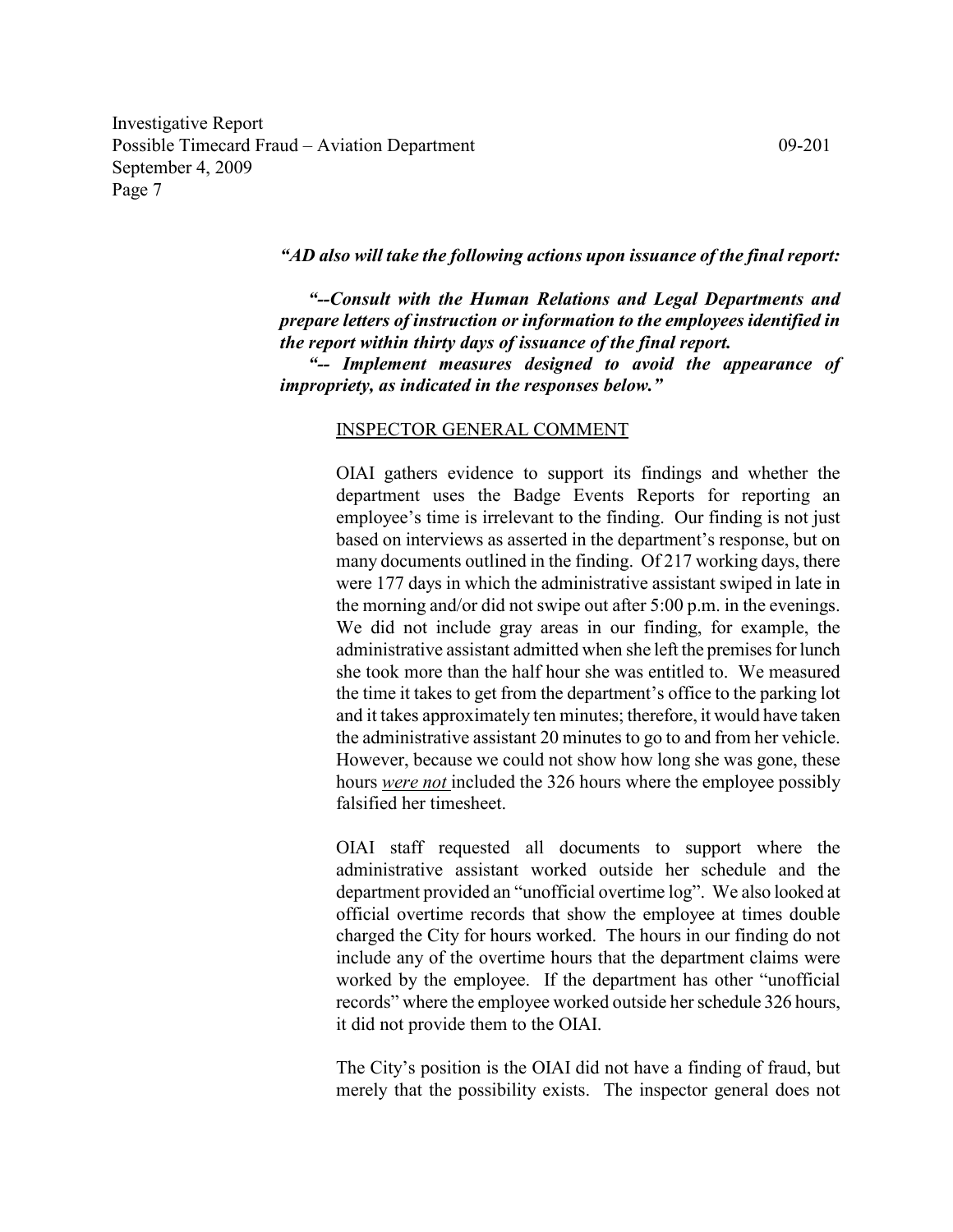> determine a person's innocence or guilt, only a judge or jury has the ability to do so, which is the reason we stated there is a "possibility" the employee falsified hours worked. The inspector general's role is to gather information and report its findings.

# 2. DEPARTMENT IGNORED AND VIOLATED FAIR LABOR STANDARDS ACT, PERSONNEL RULES AND UNION CONTRACT.

A. The administrative assistant's personnel file contained an interoffice memorandum dated July 23, 2007 from the HRD director, informing her that her Fair Labor Standards Act (FLSA) determination changed from exempt to non-exempt effective July 7, 2007. The memo noted that as a non-exempt employee, the administrative assistant would be eligible for overtime payment for hours worked in excess of forty hours in any one week, subject to approval of overtime in accordance with the department's policies and procedures. The memo shows the employee signed to acknowledge the change and its effects. The administrative assistant signed this memo on August 1, 2007.

 The administrative assistant worked the following schedule prior to the change in FLSA designation:

 Week One: 44 hours Monday, 8:00 a.m. – 4:30 p.m. (8 hours, ½ hour lunch) Tuesday – Friday,  $8:00$  a.m. –  $5:30$  p.m. (9 hours,  $\frac{1}{2}$  hour lunch) Week Two: 36 hours Tuesday - Friday,  $8:00$  a.m.  $-5:30$  p.m. (9 hours,  $\frac{1}{2}$  hour lunch)

The administrative assistant continued to work this same schedule through February 29, 2008, long after she received the memo from HRD.

The union contract between the City and Local 3022 AFSCME, Council 18, AFL-CIO states an FLSA non-exempt employee shall have a workweek of forty (40) hours per week, eight (8) hours or ten (10) hours per day. Flex schedules for employees who are eligible for overtime pay shall not exceed forty (40) hours during a workweek.

The associate director stated she follows the City's Personnel Rules and Regulations and union contracts, but also stated she thought the same rules applied when the employee's determination changed from exempt to non-exempt.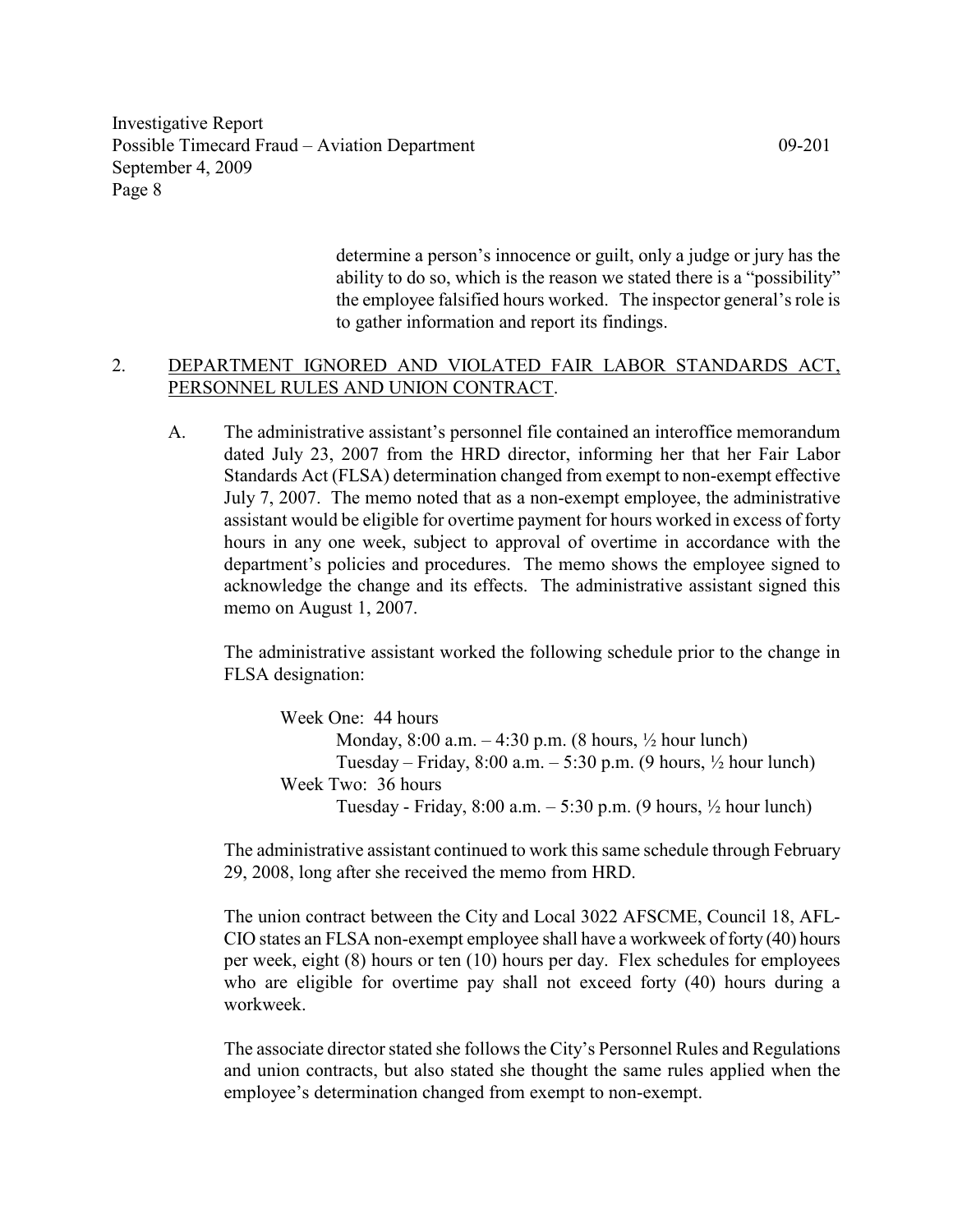> The administrative assistant provided a memo that shows her work schedule changed beginning March 11, 2008 to 10 hour days Tuesday through Friday with a half-hour lunch (40 hours each week). For the pay period ending March 14, 2008, the administrative assistant's timesheet shows 8 regular hours each Tuesday through Friday with one hour of overtime for each of the four days in week one. The associate director and administrative assistant signed the overtime form. The form does not show what project(s) or task(s) the administrative assistant worked on or the time period the overtime was worked. Yet, the employee's Badge Events Report shows the administrative assistant entering the parking lot 11 minutes to  $3\frac{1}{2}$  hours after 8:00 a.m. and leaving the office before 5:30 p.m. each of the four days. The administrative assistant received time and a half for the overtime. The administrative assistant coded 10 regular hours each Tuesday through Friday for week two on the timesheet.

B. On 36 occasions between July 2007 and September 2008, a clerical non-exempt employee, who reports to the administrative assistant, did not take the required lunch break of at least 30 minutes. In 45 instances she took lunch close to the end of her work shift. On 15 occasions, the lunch break ended within 30 minutes or less before she left for the day.

The City's Personnel Rules and Regulations (Personnel Rules and Regulations Regular Hours 302.1) provide employees with an unpaid lunch period at least thirty (30) minutes.

According to the Clerical Union Agreement, the employee must take at least a thirty minute lunch break midway through the work shift.

The administrative assistant stated she required the employee to take a lunch break and the employee was aware she had to. The administrative assistant stated she did not allow the employee to work through the lunch break. Yet the administrative assistant signed the timecards which show the employee worked through lunch.

Violating the Clerical Union Agreement and FLSA requirements puts the City at risk should a grievance/complaint be filed by employees, union and/or labor department.

# RECOMMENDATIONS

 $AD$  should: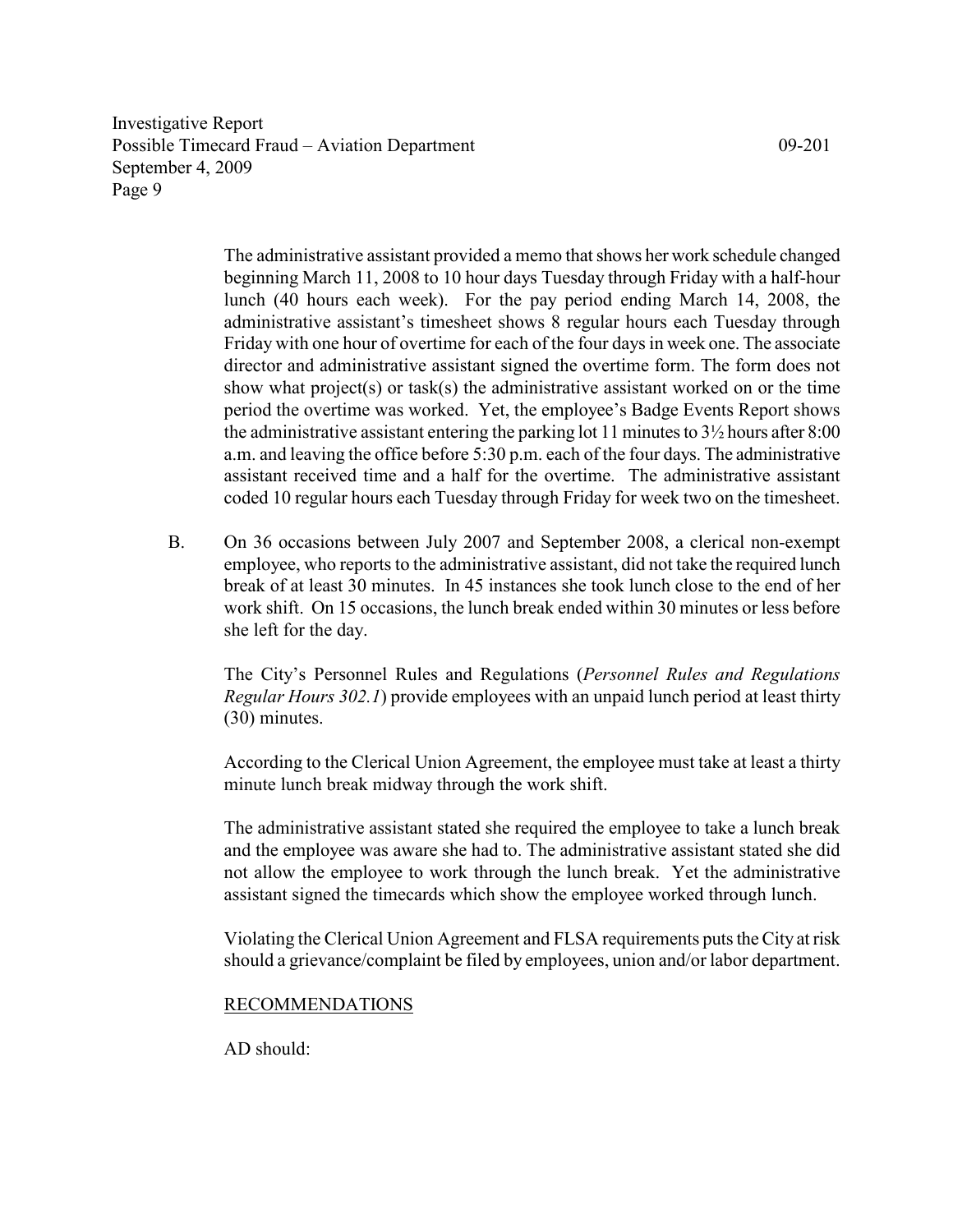- Ensure management and employees understand and comply with applicable laws, regulations and union contracts.
- Provide labor law training to managers and supervisors.
- Hold staff accountable for such violations.
- Ensure that supervisors signing time clock cards are aware their signature signifies approval of time worked by the employee.

# AD RESPONSE

"AD recognizes and will take responsibility for the compliance issues identified. AD became aware of many of these issues six months before the investigation was initiated, and immediately took corrective action at that time by raising the issues with the Aviation Department Personnel Officer, instructing the involved employees regarding FLSA and union contract requirements, requiring the administrative assistant to change her schedule to 40 hour work weeks, and requiring proper documentation for all time worked.

"AD will also take the following actions:

"● Provide informational letters by June 5, 2009:

"--To management and employees to promote understanding and compliance with applicable laws, regulations and union contracts.

"--To supervisors signing time clock cards advising that their signature signifies approval of time worked by the employee.

"● Provide labor law training to managers and supervisors by June 30, 2009. Staff will be advised that they will be accountable for any violations. As noted above, the staff in this case immediately took corrective action."

# INSPECTOR GENERAL COMMENT

The employee's personnel file contained a memo dated July 23, 2007 changing the employee's status effective July 1, 2007. The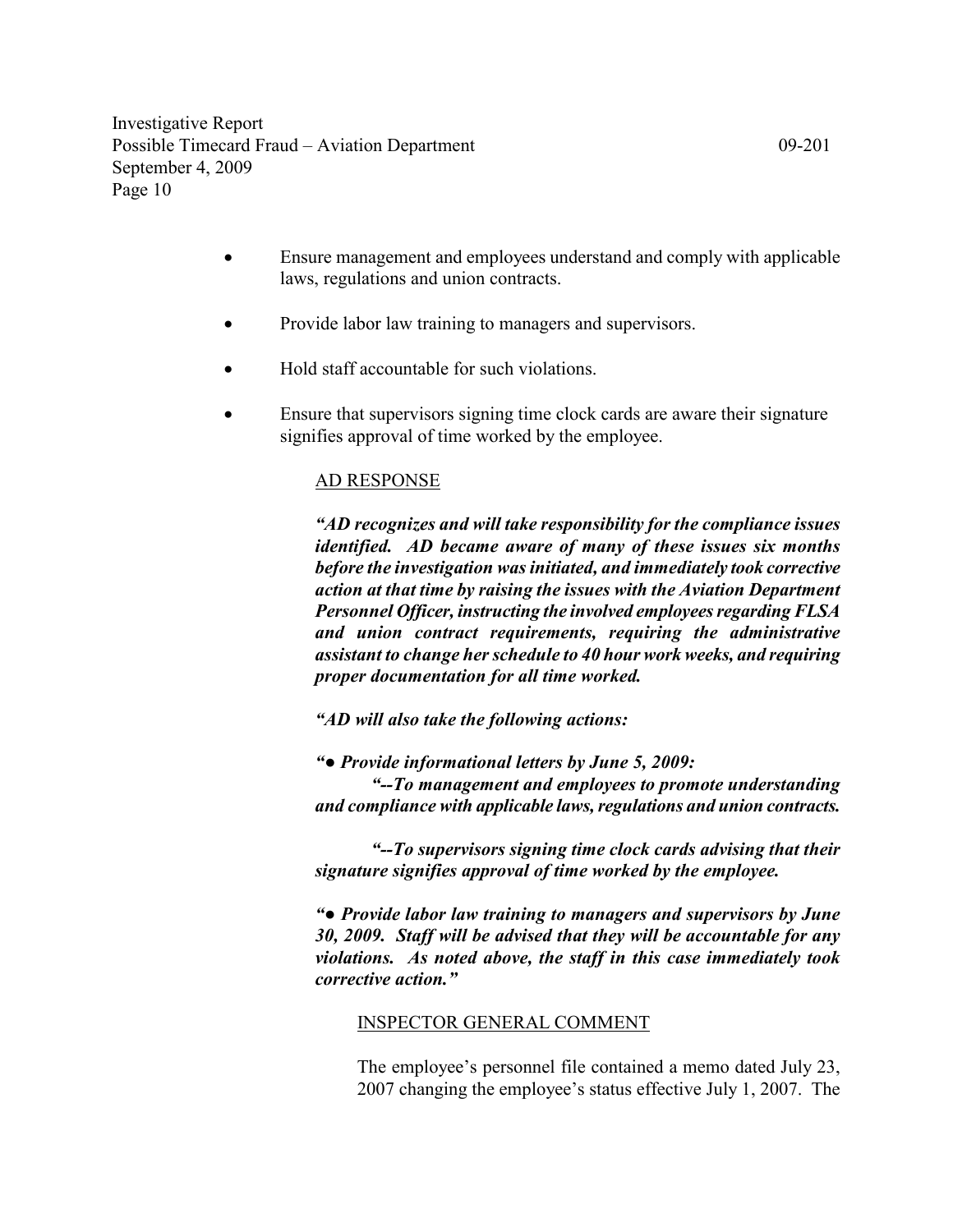> employee signed it on August 1, 2007, acknowledging receipt of the memo. The finding was to emphasize the department did not take action until eight months after the fact, leaving the City vulnerable to legal action.

# 3. NON-EXEMPT EMPLOYEE WAS PAID OVERTIME FOR WORKING A SCHEDULE OUTSIDE THE RULES AND UNION CONTRACT.

The administrative assistant received notification that under FLSA she was determined nonexempt effective July 2007. With the knowledge and approval of the associate director she continued to work a 44 hour work schedule in week one of the pay period and 36 hours in week two of the pay period. The non-exempt determination was entered in Empath and for every week she entered 44 hours without an adjustment to her schedule, the administrative assistant received two hours of overtime pay. Empath was not programmed to flag and reject the entry. The administrative assistant received overtime pay of \$36.64 on seven different pay periods between July 2007 and February 2008. The remaining periods included an adjustment to the 44 regular hour week, for example, she used sick leave or vacation leave on that week. The administrative assistant was earning overtime pay for an 80 hour bi-weekly schedule.

Under FLSA rules, work may not be "averaged from work week to work week. Employees may not be paid based on an "average" of 80 hours worked in the two week period. An employee working a 44/36 bi-weekly schedule would be entitled to 4 hours of overtime for week one.

The accounting systems coordinator stated non-exempt employees should not be put on this type of schedule because it is not allowed due to overtime requirements. The City requires employees work in a responsible manner, observing scheduled work hours (*Personnel Rules* and Regulations§302 Regular Work Hours).

The City may have paid other non-exempt employees overtime if they were working a schedule similar to the administrative assistant.

# RECOMMENDATIONS

AD should train personnel on FLSA and City rules and regulations.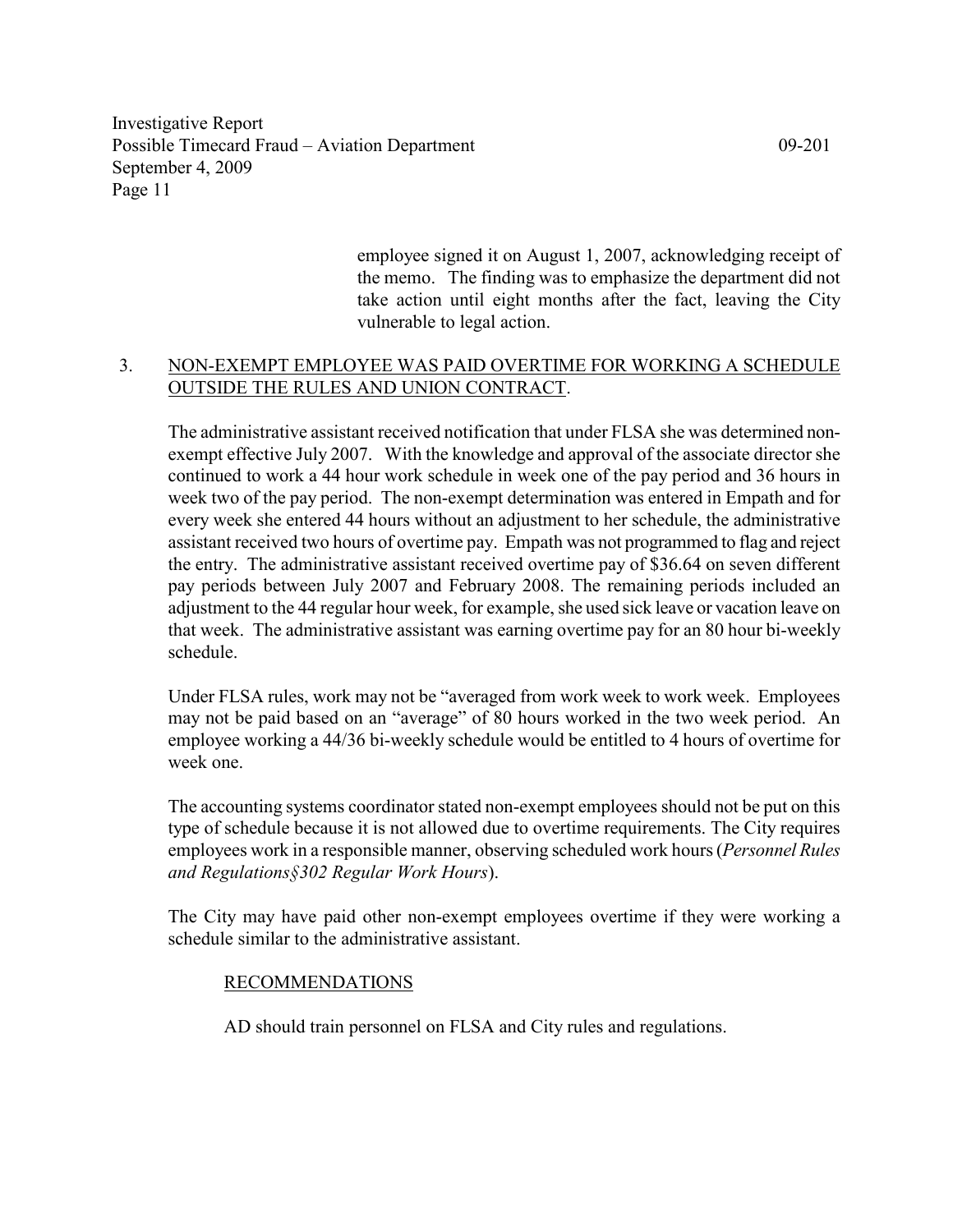#### AD RESPONSE

"AD strives to follow FLSA and City rules and regulations. This situation arose because required changes were not implemented when a longtime exempt employee was changed to non-exempt status. The issues were discovered and resolved six months before the investigation was initiated. AD raised the issues with the Aviation Personnel Officer, instructed the involved employees regarding FLSA and union contract requirements, and required the administrative assistant to change her schedule to 40 hour work weeks. The AD will provide further specific instructions on this issue to the affected employees within thirty days of issuance of the final report, and will provide the informational letters and training indicated in response to item 2 above."

# 4. THE ADMINISTRATIVE ASSISTANT KEPT AN UNOFFICIAL OVERTIME LOG.

The administrative assistant kept an unofficial log of her overtime worked. This overtime was not reported on her timesheet and never entered in Empath.

The log shows the date, time in, time out, hours and task worked on. The administrative assistant accrued straight time and received comp time for the overtime worked. The log shows overtime from December 1, 2007 through October 1, 2008. The associate director of finance approved the unofficial overtime log. The administrative assistant accrued and used 82 hours of unofficial overtime during this period.

The administrative assistant kept the unofficial log and entered other overtime in Empath.

For example:

• The unofficial overtime log shows that on June 14, 2008, she worked at a Pilot Bash for 5 hours, but this time is not reported on her timesheet or Empath. Then on June 16, 2008, she claimed 2 hours of overtime on her timesheet and Empath for working on fixed assets, but the overtime is not on the unofficial log. All overtime should have been entered on the timesheet for the pay period ending June 20, 2008. Asked why she kept a separate log from the overtime entered in Empath and her timesheets, the administrative assistant responded she is in a management position and thought this was acceptable as long as she and the associate director were in agreement. She stated further that this practice is no longer being followed.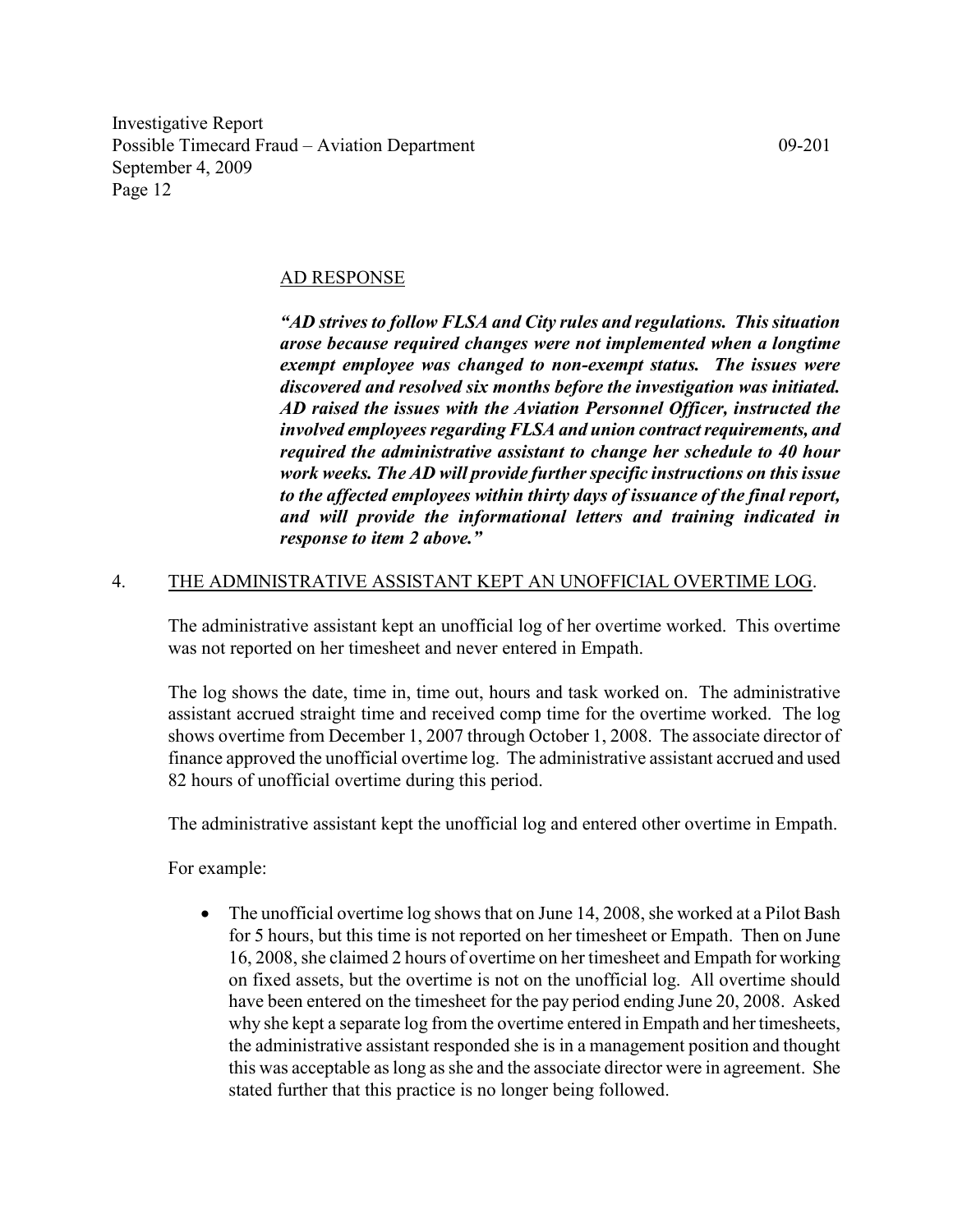- There are instances where the administrative assistant logged overtime from 5:00 p.m. to 6:00 p.m., but her regular work schedule shows her work day ends at 5:30 p.m. The log also shows that she stayed late after work hours or worked on a project after 5:30, but the Badge Activity Report does not show that she used her card to swipe the badge scanner indicating she was still in the building. When asked why she counted 5:00 p.m. to 5:30 p.m. as overtime, the administrative assistant responded she was required to adjust her schedule due to budget timeframes, holiday committees such as Sunport Santa, holiday luncheon and holiday decorating. She responded that when there is no swipe after 5:00 p.m., she may have left to take or pick up documents from City Hall. Most City offices close at 5:00 p.m.
- On April 5, 2008, the administrative assistant claimed 4 hours of overtime on her timesheet for having worked the People to People booth at Cottonwood Mall. This overtime was entered in Empath. The overtime form does not show the time she worked, just the number of hours. The overtime form is signed by another department employee, not the associate director. Her unofficial overtime log also shows that on April 5, 2007, she claimed 3 hours of overtime for working the People to People booth at Cottonwood Mall. The time noted on the log is 12:30 p.m. to 3:30 p.m. The associate director approved the unofficial overtime. The event took place from  $11:00$  a.m.  $-1:00$  p.m. The administrative assistant not only accrued 3 hours on her unofficial log and used the 3 hours, but also accrued 4 hours at time and a half and used the 6 hours. When asked to explain this, the administrative assistant responded that she must have shorted herself on the unofficial log and it should have reflected 4 hours. She did not explain why she double charged the time. The unofficial log shows she used the 3 hours on May 13, 2008, and she also used the 6 hours she accrued through Empath on April 25, 2008. Another employee who works the People to People events stated it takes no more than half an hour to dismantle the booth and load the items in a vehicle after the event. According to the unofficial log and time of the event, it took 2.5 hours (1:00 - 3:30) to dismantle the booth on April 5th. In short, the administrative assistant worked either 3 or 4 hours when the event was about over and received and used 9 hours in comp time.
- On May 24, 2008, the administrative assistant claimed 5.32 hours of overtime on her timesheet and Empath for having worked at a Q Jam event. The overtime form shows she worked the event from 12:30 p.m. to 3:10 p.m. and from 5:30 p.m. to 8:10 p.m. On May 24, 2008, the administrative assistant claimed 2 hours on her unofficial overtime log for working on a memo from 2:00 p.m. to 4:00 p.m., the same time period she was at Q Jam. The administrative assistant worked 2 hours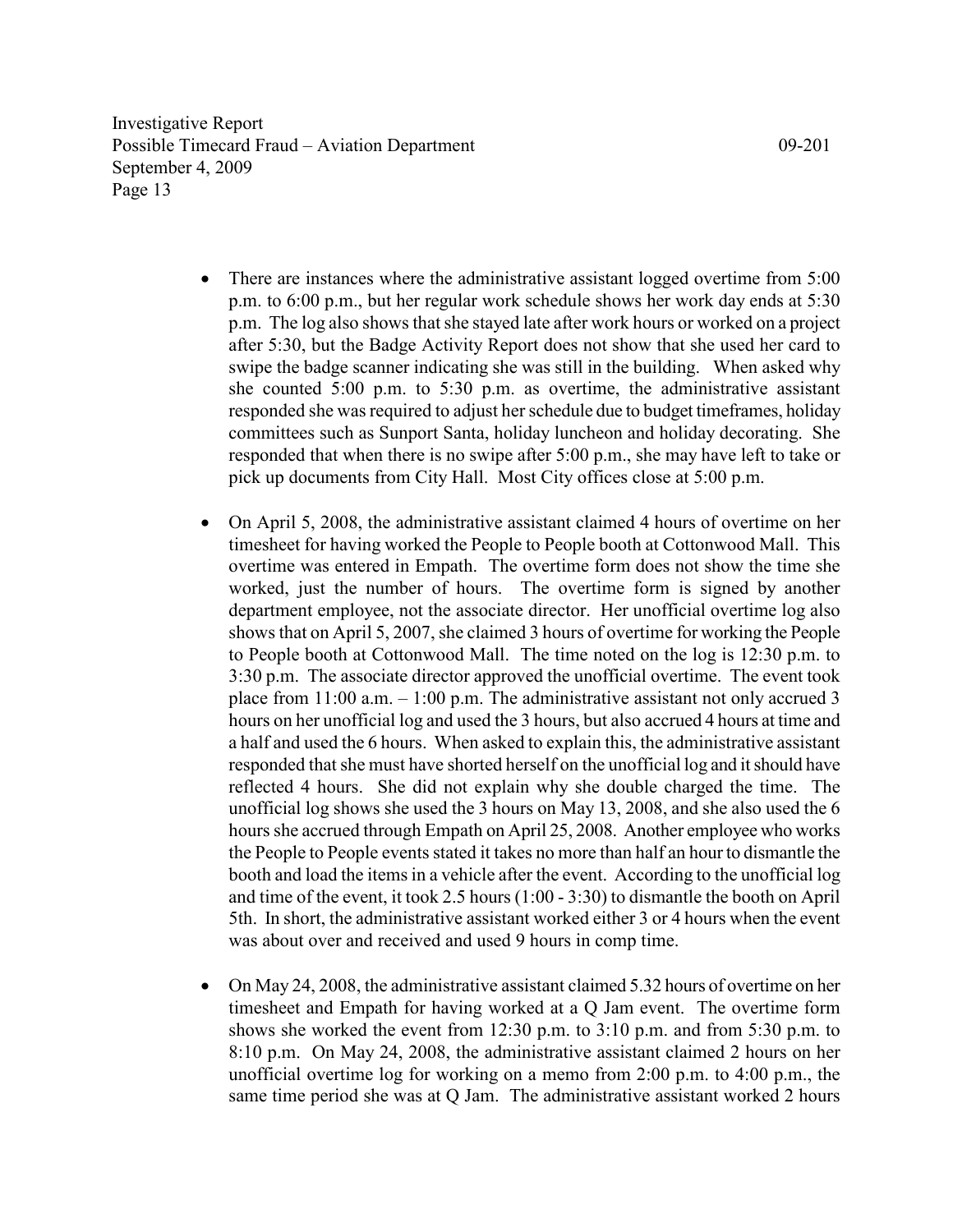> and accrued and used the 3 hours she accrued at time and a half and accrued and used another 2 hours she unofficially accrued for the same time period. The following day on May 25, 2008, she again worked overtime, and she entered it on her timesheet and Empath, but not her unofficial log. When asked to explain the overtime on these dates, the administrative assistant responded she probably worked on the memo at the same time when the booth was not busy. She did not explain why she double charged the time. As for not entering the May  $25<sup>th</sup>$  overtime on her unofficial log, even though it was the very next day, she explained that she probably forgot to put it on the log.

• The administrative assistant's unofficial overtime log shows on February 6, 2008 she had a balance of 7 hours of accrued comp time. On February 22, 2008, she used 9 hours of accrued comp time. She took comp time which she had not yet earned. The unofficial overtime log does not show her working overtime again until April 5, 2008, one and a half months later. When asked to explain, the administrative assistant responded that she probably had some recent overtime that was not on the log and was taken at that time.

The City is in violation of FLSA overtime rules because the associate director approved the overtime at straight time, not time and a half. There is also the question of whether the associated director verified the "actual" hours worked by the administrative assistant and in two instances the administrative assistant charged the same overtime hours to both Empath and the unofficial log.

The hours and issues identified with the unofficial log are not part of the hours identified in Finding No. 1.

# RECOMMENDATIONS

 $AD$  should:

- Ensure employees are entering all overtime on the City's official payroll system.
- Ensure employees are not double charging overtime.
- Ensure overtime is documented and valid.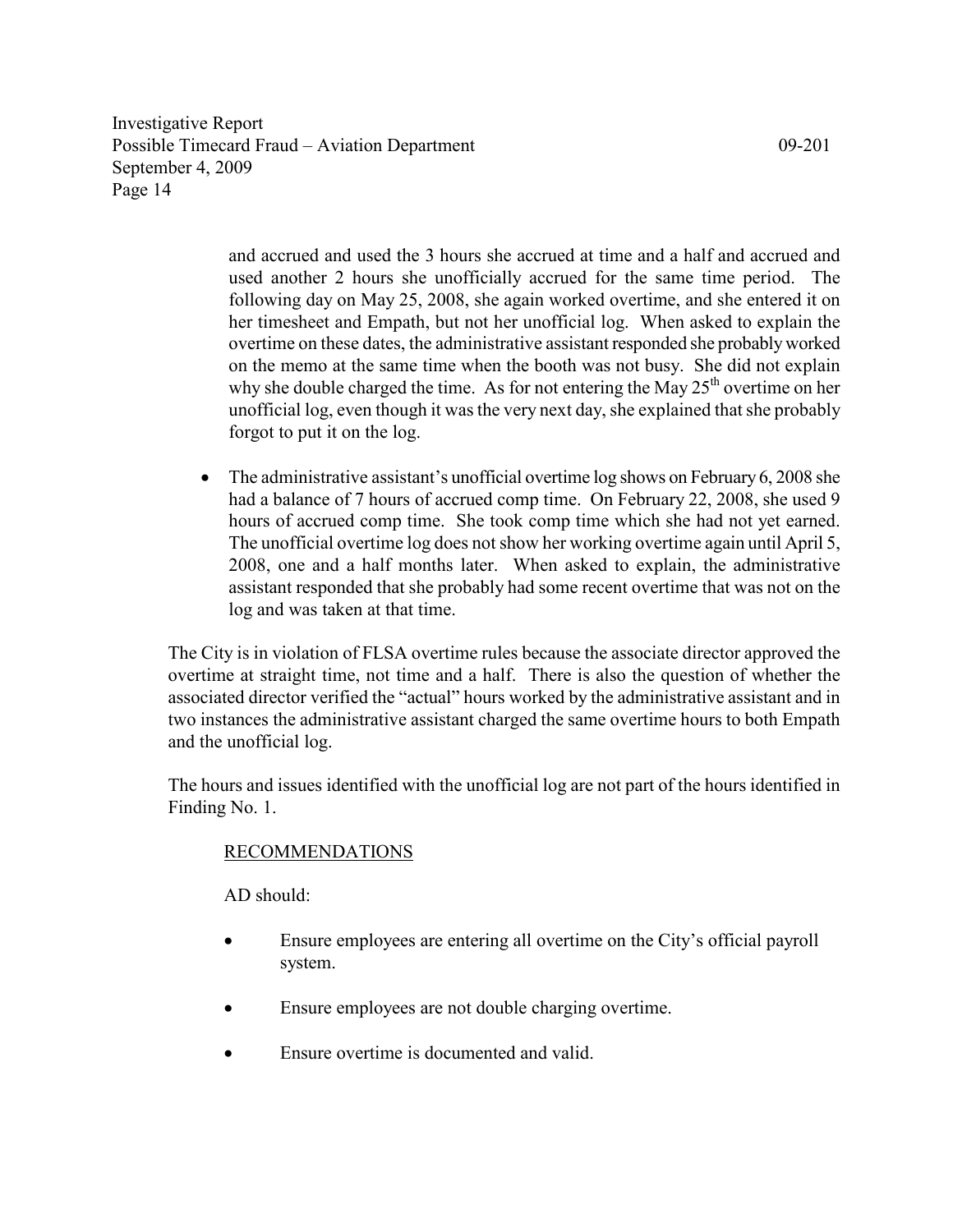> • Ensure managers understand labor laws and personnel rules and regulations and they are disciplined and held accountable for flagrant violations.

# RESPONSE FROM AD

"Five months before the investigation was initiated, the AD implemented the above recommendations. This situation arose from a change in status imposed on the employee by the City which resulted in a source of confusion. It is not apparent that any violations in this case were flagrant. AD has provided specific instruction to the identified employees to document all time pursuant to regulations, and to stop using "unofficial time logs." Consistent with the above responses, AD will take reasonable steps to ensure that employees are entering all overtime on the City's official payroll system, are not double charging overtime, and that overtime is documented and valid. The AD will immediately consult with the City Human Relations Department to determine whether amounts are due back to the City."

#### INSPECTOR GENERAL COMMENT

The practice of using an "unofficial overtime log" did not stop 5 months prior to our investigation as noted in the department's response. We initiated the investigation October 2008 and the last entry on the "unofficial overtime log" is October 1, 2008. The associate director initialed the "unofficial overtime log" as complete on October 13, 2008.

# 5. THE ASSOCIATE DIRECTOR ALLOWED THE ADMINISTRATIVE ASSISTANT TO ACCRUE COMP TIME DURING THE SAME PERIOD SHE WAS USING COMP TIME AND OTHER LEAVE.

 The associate director approved the administrative assistant to work overtime on Saturday, June 7, 2008 and Sunday, June 8, 2008 to work on fixed assets. The employee's timesheet and Empath records show the employee used 10 hours comp time on Thursday, June 12th, used 4 hours comp time and 6 hours vacation time on Friday June 13th, and then again worked 2 hours overtime on fixed assets on Monday, June  $16<sup>th</sup>$ , the employee's flex day off.

The City's Personnel Rules and Regulations (Personnel Rules and Regulations Overtime Work §302.2) and union contract states overtime for City employees is generally discouraged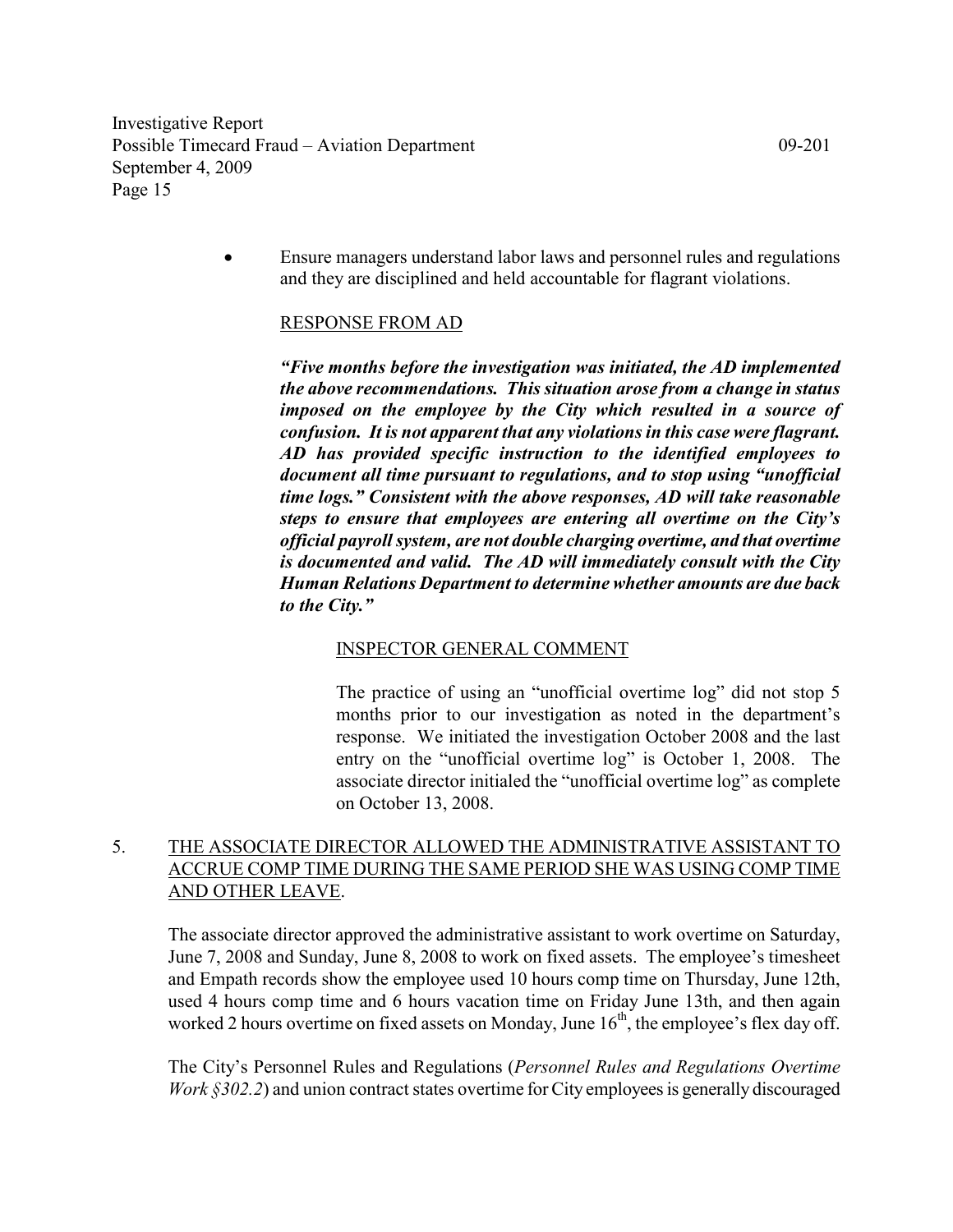and when overtime is required for non-exempt employees, compensation must be in accordance with FLSA. The union contract states paid time will be considered hours worked for purposes of calculating overtime. The City's HR payroll contact stated it is possible to load overtime for one week and use it the next.

The associate director approved overtime for the same project before and after comp time was used, which begs the question if there was a need for the overtime. There does not seem to be any justification, for example meeting a deadline, if the overtime before and after is for the same project. Had the employee worked her regular hours, there would not have been the need for overtime. In short, when the employee worked 7 hours of overtime, she received 10.5 hour in comp time. The City got less time worked from the employee by allowing the overtime.

## RECOMMENDATIONS

AD should ensure overtime is approved and justified when it is necessary and not just to allow an employee to accrue time and a half. The justification should show that the overtime will provide the City a benefit.

AD should evaluate whether it is prudent to approve overtime during the same pay period an employees uses comp time.

#### AD RESPONSE

"AD agrees with the recommendations. However, upon evaluation, the evidence indicates that overtime was justified in this unique case. It appears that the administrative assistant worked an Aviation event which occurred on a weekend. The City needed a worker on the weekend, and therefore benefited by her presence. In this case, the administrative assistant was the helpful employee. However, she had already accrued 40 hours, albeit that some of the hours were vacation and comp time she had previously accrued."

#### INSPECTOR GENERAL COMMENT

The purpose of the overtime as outlined on the overtime form was for working on fixed assets before and after using 14 hours of comp time and 6 hours of vacation leave and not on an Aviation project as noted in the response. The overtime form is the City's official form and the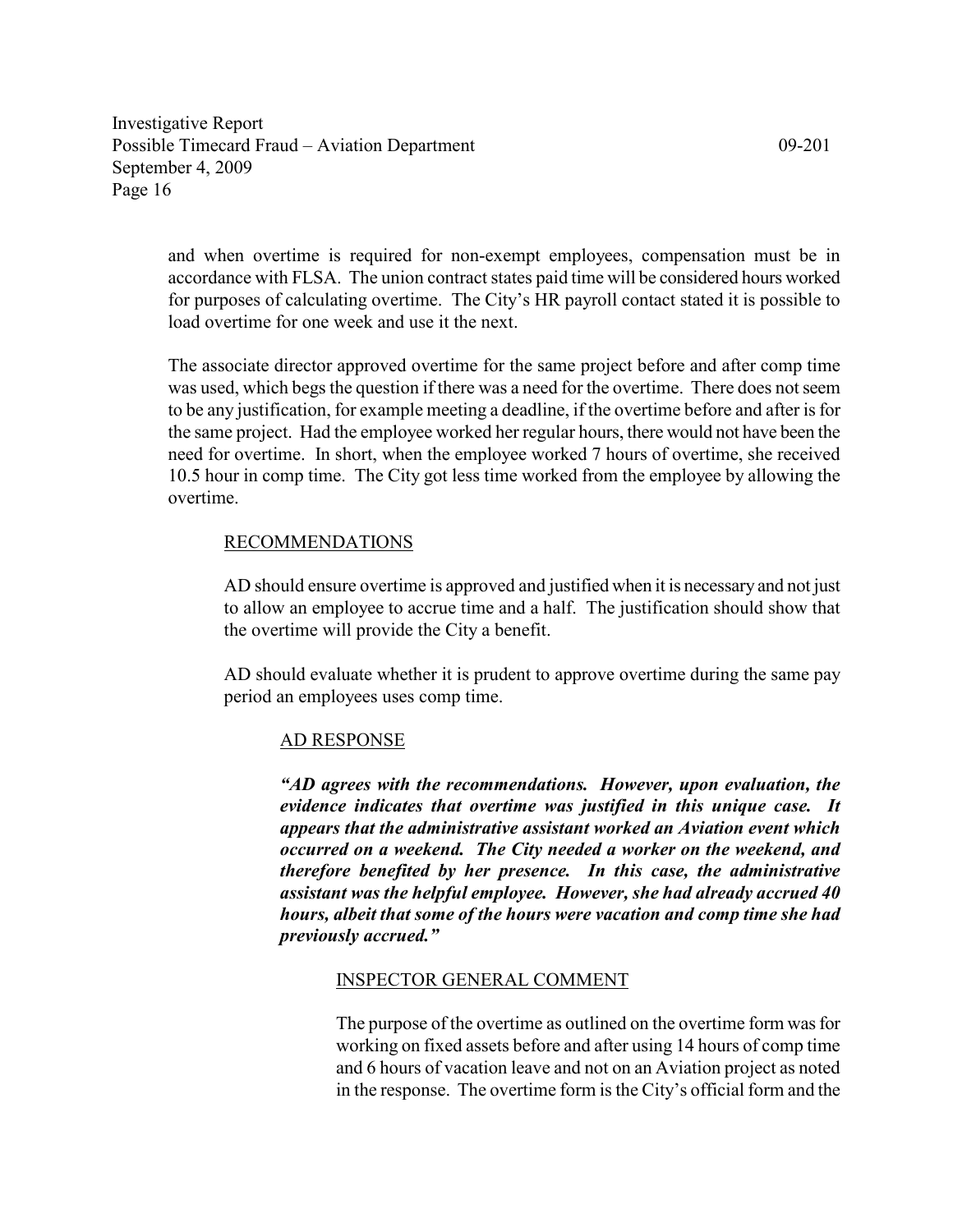> department did not provide any other record showing the overtime was for an Aviation project. The department should include information on the all forms that is accurate and reliable. The department should also include the names of projects on the forms for verification purposes.

# 6. TIMESHEETS AND LEAVE FORMS LACK DOCUMENTATION AND SIGNATURES

- A. OIAI reviewed timesheets for the administrative assistant beginning August 1, 2007 and ending September 26, 2008 or 31 timesheets. The timesheet for the pay period ending August 15, 2008 was missing. One timesheet did not have the employee's signature. Three timesheets did not have a supervisor signature.
- B. Employees are required to complete a P30 form for any leave used. The administrative assistant used some form of leave 56 days during our review period. The administrative assistant made 55 entries on the forms, but did not complete the start and ending period the leave was taken on 54 of the entries. Therefore, when she used partial day leave, it was not possible to look at the Badge Report and determine if the leave was taken in conjunction with her tardiness in the morning or lack of swipe in the afternoon. The one entry that did contain the start and ending period shows her taking leave from 2:00 to 5:00 p.m. Her work schedule required her to work until 5:30 p.m. The Badge Events Report does not show her swiping into the parking lot and office after 5:00 p.m. to show she was back at the office. But the half hour was recorded as regular work on her timesheet. The associate director does not believe it is necessary to document this information on the P30 and stated the entire department omits putting this information on the form.
- C. The administrative assistant signed two P30s after payroll was entered in Empath.

The associate director and administrative assistant did not sign a P30 form for the pay period ending January 4, 2008 until January 10, 2008, two days after the payroll clerk entered payroll in Empath. Another P30 form relating to this pay period was signed January 8, 2008.

The timesheet shows the administrative assistant worked 9 regular hours January  $4<sup>th</sup>$ , but the Events Report does not show her swiping the parking lot scanner until 12:55 p.m. and office at 1:04 p.m. These are the only swipes on the Badge Events Report for that day.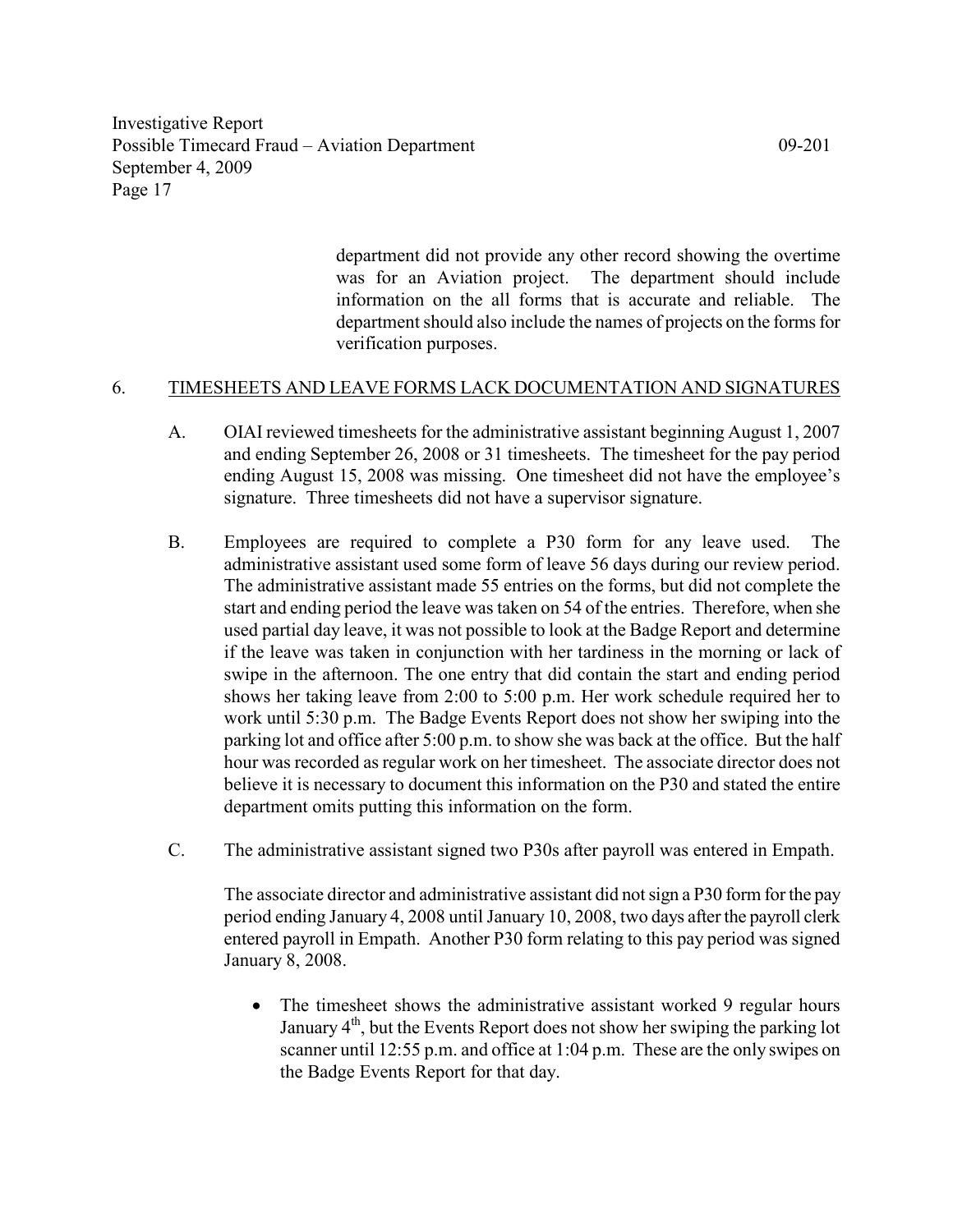> • The timesheet for the following pay period ending January 18, 2008 shows the administrative assistant again working regular work hours on January 7, 2008, but the Badge Events Report does not show a swipe into the parking lot or the office on that day.

The associate director and administrative assistant signed a P30 form for the pay period ending April 25, 2008 on April 30, 2008.

- The timesheet for the pay period ending April 25, 2008 shows the administrative assistant used leave from April  $22 - 25$ .
- The timesheet for the following pay period shows the administrative assistant's day off was Monday April 28th. The timesheet also shows she worked 10 hours regular time on April 29th. The Badge Events Report does not show that she swiped into the parking lot or the office on that day.
- The administrative assistant provided OIAI staff with an e-mail dated April 29, 2008 showing an exchange of e-mails between a vendor and herself that lasted about 45 minutes. She wrote a note on the e-mail that reads, "no badge activity – emails from me on that day".
- D. The administrative assistant made 12 entries for overtime hours on overtime forms. On six of the entries, she did not provide the time she worked the overtime or what she worked on during the overtime hours. One entry showed the time the overtime was worked, but did not show what work was performed. Both the administrative assistant and supervisor signed the forms. We could not determine if prior approval was made because there is no date line on the forms.
- E. Timesheets are sometimes submitted by the supervisor, sometimes by the employee and other times just left on the payroll clerk's chair. Training is sometimes reported on a P-30 and sometimes not. It depends on the individual. The payroll clerk does not become aware of a change to a work schedule until long after it has been made.
- F. The administrative assistant attended an Aviation Conference on September 12 and 13, 2007 and again on September 9 and 10, 2008. The timesheets did not contain any documentation to support her attendance or prior approval. The timesheet for September 12 and 13, 2007 was coded as work off site with a comment it was to attend a state aviation conference. The timesheet for September 9 and 10, 2008 was coded as work off site without any comment. The administrative assistant and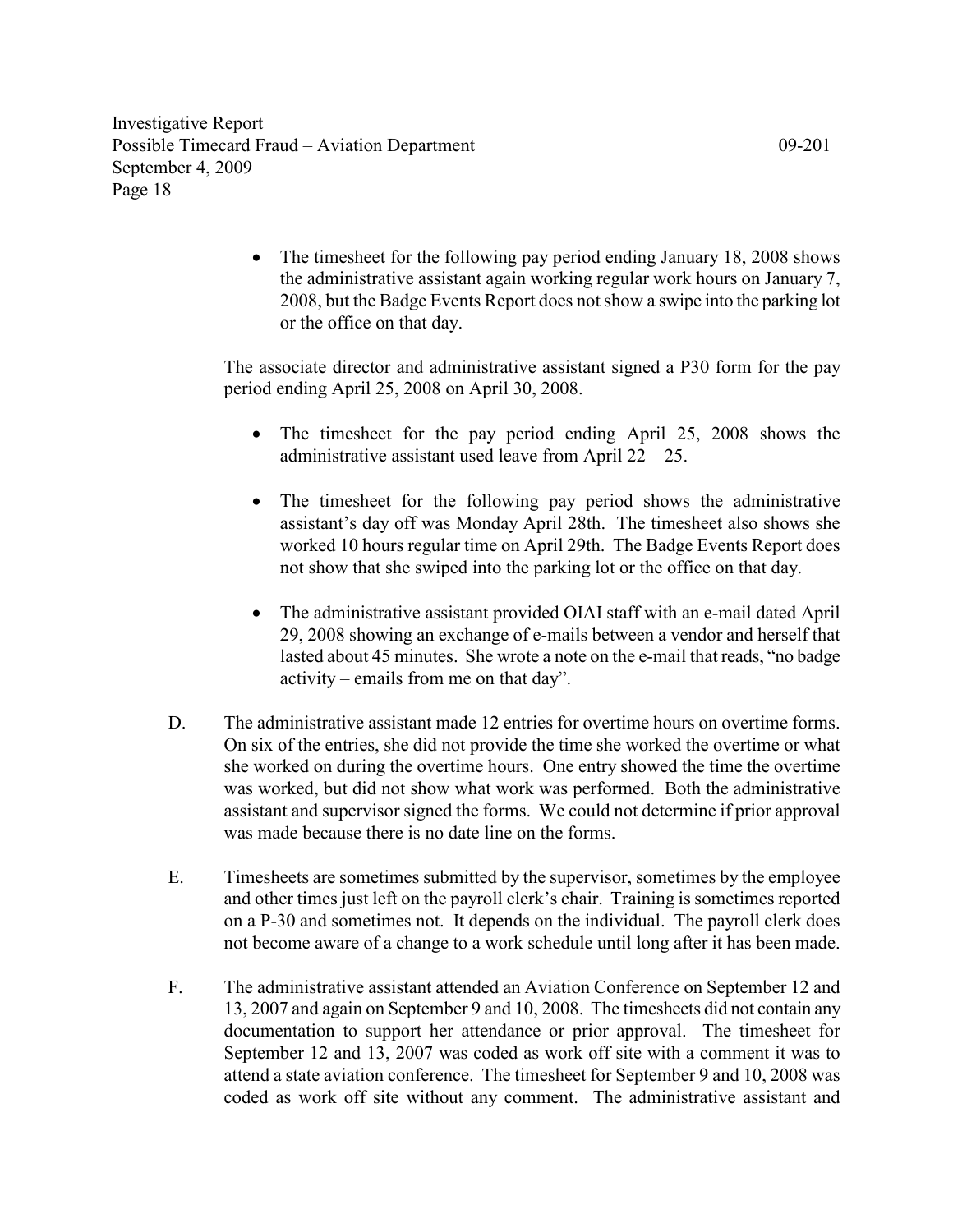> associate director signed the P30-V on September 17, 2007 and September 17, 2008, respectively. The associate director believes this documentation is not necessary because she was at the conference and knows who attended.

G. Between July 1, 2007 and September 30, 2008, the accounting assistant who reports to the administrative assistant had nine instances where she coded other paid activities (OPA) on her timesheet, but did not identify what it was for. OIAI staff did not find any support at the department level, but found enough support at various other departments to substantiate the OPA was valid.

Requests for leave must be submitted for approval on Request for Leave forms (P30) and must include necessary documentation. If employees are absent from duty without prior authorization, they must notify their immediate supervisor explaining the circumstances of their absence no later than one (1) hour after the regularly scheduled time to report to duty or as required by the department. The proper forms must be completed as soon as possible upon returning to work. (Personnel Rules and Regulations Leave With Pay §401)

The employee is required to obtain prior approval of the department director through submittal of a Request for Leave form documenting all work off site. (Personnel Rules and Regulations Work Off Site §401.8)

# RECOMMENDATIONS

AD should:

- Ensure timesheets, leave forms and overtime forms are accurate and complete. This provides for transparency and accountability.
- Provide training to managers and employees on completing and providing supporting documents where needed.
- Develop written internal policies and procedures so that employees follow the same process.
- Require the supervisor to submit the employee's timesheet and supporting documents to the payroll clerk.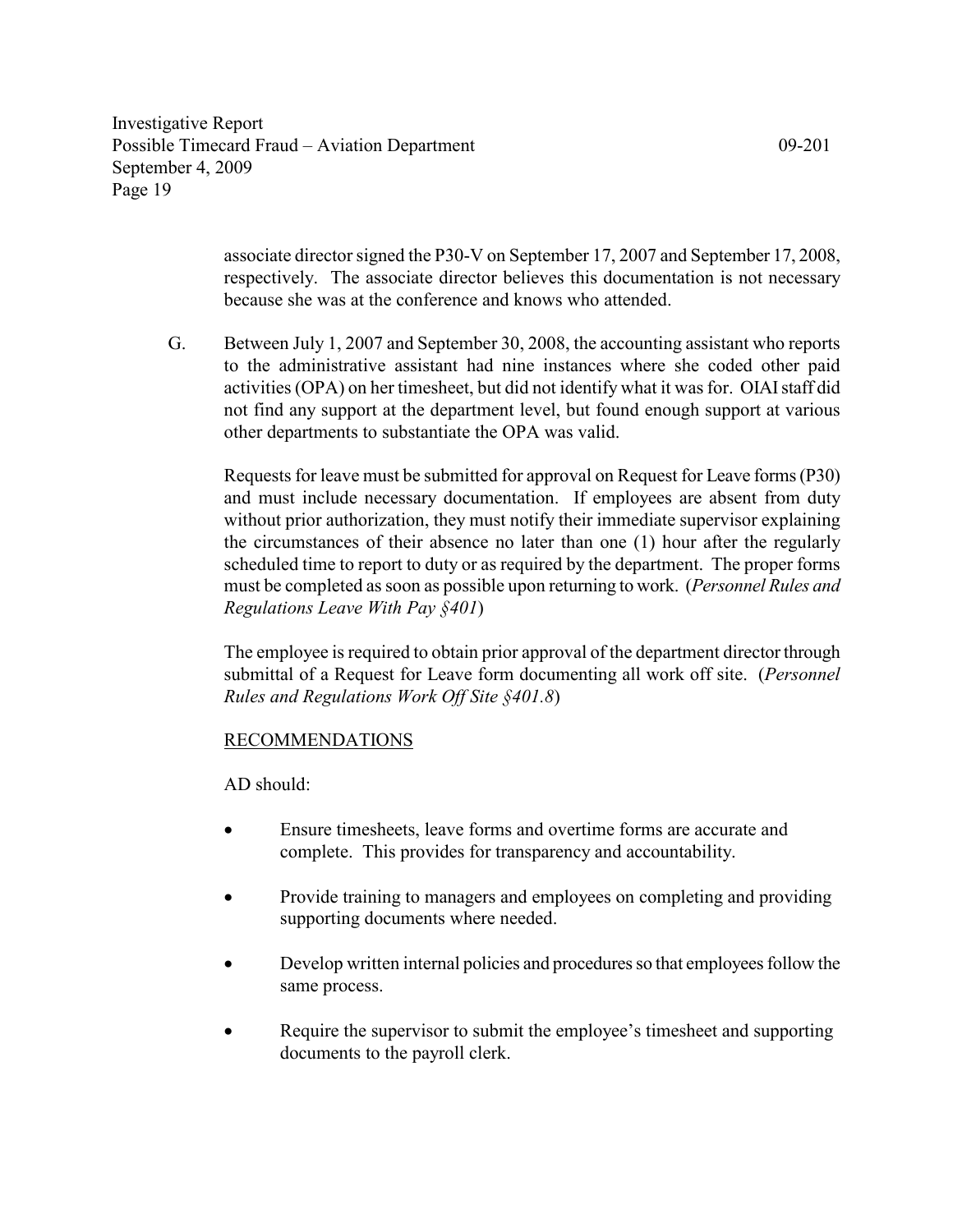#### REPSPONSE FROM AD

"AD has implemented internal policies and provided instruction as indicated in the above responses. Formal written internal policies and procedures will be prepared and training will be provided within thirty days of the issuance of the final report."

#### 7. EMPLOYEE FILES LACKED DOCUMENTATION.

A. The personnel files maintained at AD lacked the employee work schedules. The files contained only the work schedules dated October 2008. The supervisor keeps the schedules. Yet, neither the associate director nor the administrative assistant could locate the work schedule beginning March 2008 in their files for the administrative assistant when OIAI requested it during our interviews. The schedule was later delivered to OIAI on January 26, 2009.

The personnel officer or timekeeper is not given the work schedules when employees request work schedules outside the 8-5 work day. Yet it is the timekeeper's responsibility for updating employee schedules in Empath. The timekeeper does not become aware of changes until something comes up with an employee's reported time.

The associate director stated work schedules are documented and she allows employees to flex their schedules. Employees are allowed to change a schedule and it is documented. The associate director believed the schedule and changes to it were between the employee and supervisor, but now realizes other personnel need to be aware of the schedules along with any changes.

The associate director stated she needs to know of permanent changes to a schedule through an e-mail or memo so that she has something in writing; however, she does not send the information to the personnel officer. There is no written policy on this process to let employees know what the associate director expects of them.

An employee reporting to the administrative assistant did not come close to following the schedule submitted to and approved by her supervisor. Deviations to the schedule were the rule not the exception. The administrative assistant stated all changes were verbally approved.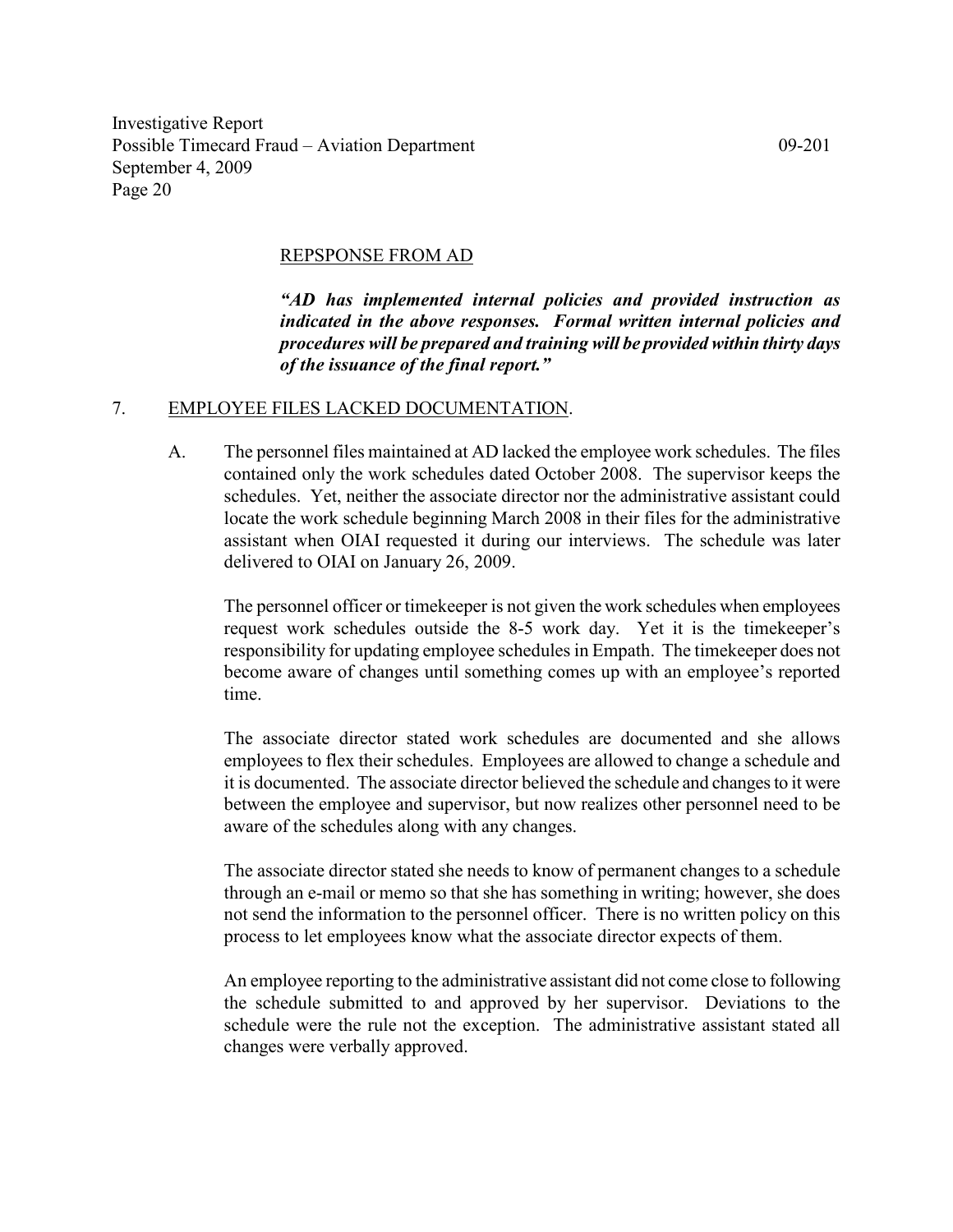B. The personnel files do not contain documentation of employee training. The associate director stated there are no documented schedules of employee training, but employees bring in certificates to prove that they were there.

The associate director stated the department does not have written policies and procedures regarding timekeeping. The department follows City personnel rules and union contracts.

## RECOMMENDATIONS

AD should:

- Develop written policies and procedures for documenting schedules so that personnel files have this information.
- Develop written policies and procedures that address permanent versus temporary changes to schedules.
- Require employees attending training provide certificates and other supporting documents to the personnel officer for inclusion in the personnel file.

#### RESPONSE FROM AD

"AD has implemented internal policies and provided instruction as indicated in the above responses. AD agrees to prepare formal written internal policies implementing the above recommendations within thirty days of the issuance of this final report."

# 8. SOME EMPLOYEES WORKED FROM HOME EVEN THOUGH THE DEPARTMENT DID HAVE A TELECOMMUTING POLICY.

 The department director stated during an interview that the department does not allow employees to telecommute. However, when finance division employees were interviewed, they expressed that two employees were allowed to work from home, but the privilege does not apply to all employees. The two employees are the fiscal manager and the administrative assistant. The associate director confirmed these two employees are allowed to telecommute during budget time even though the department does not have a telecommuting policy. They use their laptops to work from home through a VPN connector. The City's Personnel Rules and Regulations are silent on telecommuting privileges.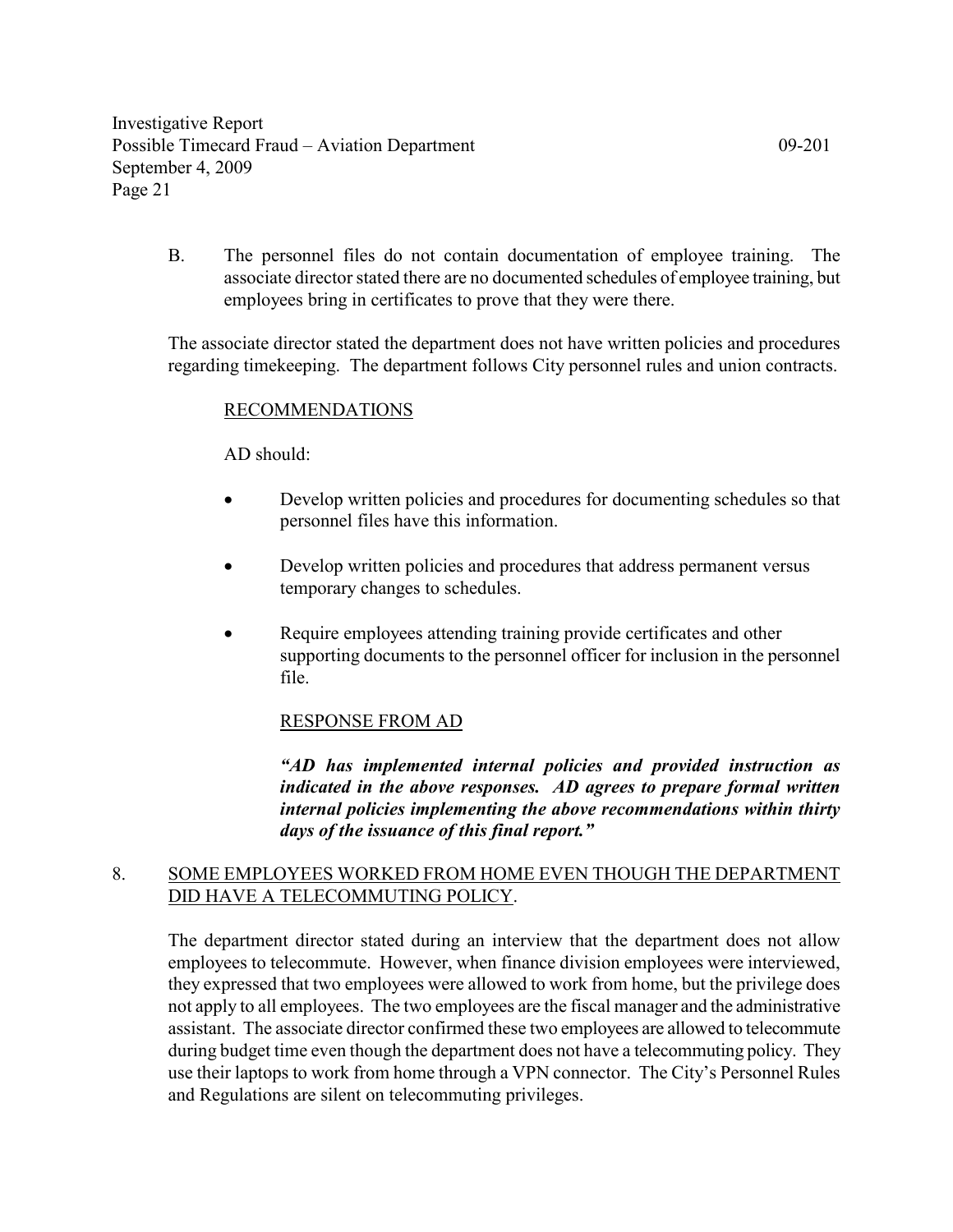The associate director stated she is able to track work performed at home through e-mail sent by the employees, but she doesn't always keep her e-mail. The administrative assistant stated all requests and approvals to work from home are verbal, nothing is made in writing. She stated she does not use a City laptop, but uses her home computer and a zip drive to conduct City work.

 The City's Information Policies and Standards state no non-City owned or managed platforms (PDAs, PCs, laptops, handhelds or any other devices capable of attaching to the network) will be directly connected through any means to the City's network.

The fiscal manager believes that FLSA exempt employees do not have to account for their time and that is the reason they do not have to submit timesheets. She stated there is no regulation that states employees have to be micromanaged. They are only required to submit exceptions on a P-30 leave form. This same employee stated if her child is sick, it is more convenient for her to stay and work from home. There are other employees in the division who have children that are not allowed to work from home because it is more convenient to stay home.

OIAI staff attempted to get historical information from the information services division (ISD) on the use of the VPN connector by these employees. ISD only keeps information on the VPN connector for two months.

On February 23, 2000, the City's chief administrative officer (CAO) issued a memo to all departments eliminating the use of timesheets for management positions. The CAO reminded department directors that employees still have a responsibility to ensure they work the minimum forty hour week.

# RECOMMENDATIONS

ISD should consider keeping records for a longer period of time.

HRD should establish telecommuting guidelines for departments.

 $AD$  should:

- Establish written policies and procedures for telecommuting privileges so that there is no appearance of favoritism.
- Ensure Information Technology policies and standards are followed.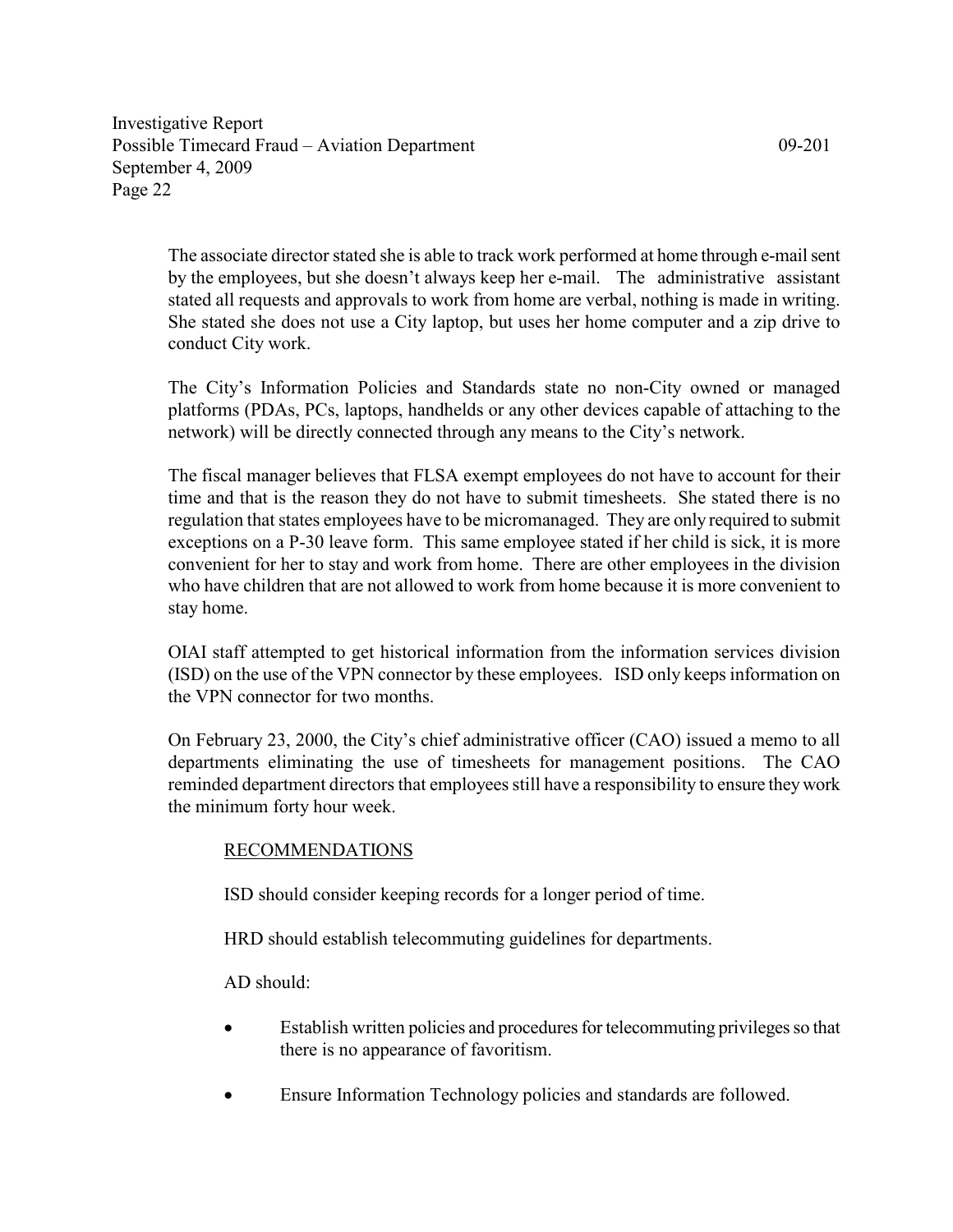• Ensure that work from home is documented.

#### RESPONSE FROM AD

AD agrees that written policies and procedures for telecommuting privileges for City employees generally and Aviation employees specifically should be established. AD will take reasonable steps to implement the above recommendations upon thirty days of issuance of the final report, taking into consideration the responses from DFAS/ISD and HRD.

#### RESPONSE FROM DFAS/ISD

"ISD will research extending the retention of VPN log records to one year and will review this information with the Technical Review Committee within the next couple months.

"However, VPN logs show only whether or not a person has logged on to the network. If an employee uses a city laptop or home computer and a zip drive and did not log on to the network, a VPN log would not be created. The VPN log does not contain where they logged on from, or whether or not any work was performed once connected. Keeping VPN records for a longer period may not effectively address the need to determine if an employee telecommutes."

#### RESPONSE FROM HRD

"HRD concurs with the recommendation. HRD will draft the appropriate documents and submit them for CAO approval pursuant to MSO 3-1-3 G before the end of the fiscal year.

"Once approved, HRD will communicate the City policy regarding telecommuting to City Departments and HR Coordinators."

# 9. EMPLOYEES WERE NOT REQUIRED TO REPORT ACTUAL TIME WORKED WHEN SWITICHING FLEX DAYS OFF OR MAKING UP TIME.

 The department did not require employees to report the actual time worked on their timesheets when they switched their flex day off or made up time. For example, if an employee had a doctor's appointment and left 2 hours early on Monday, but made up the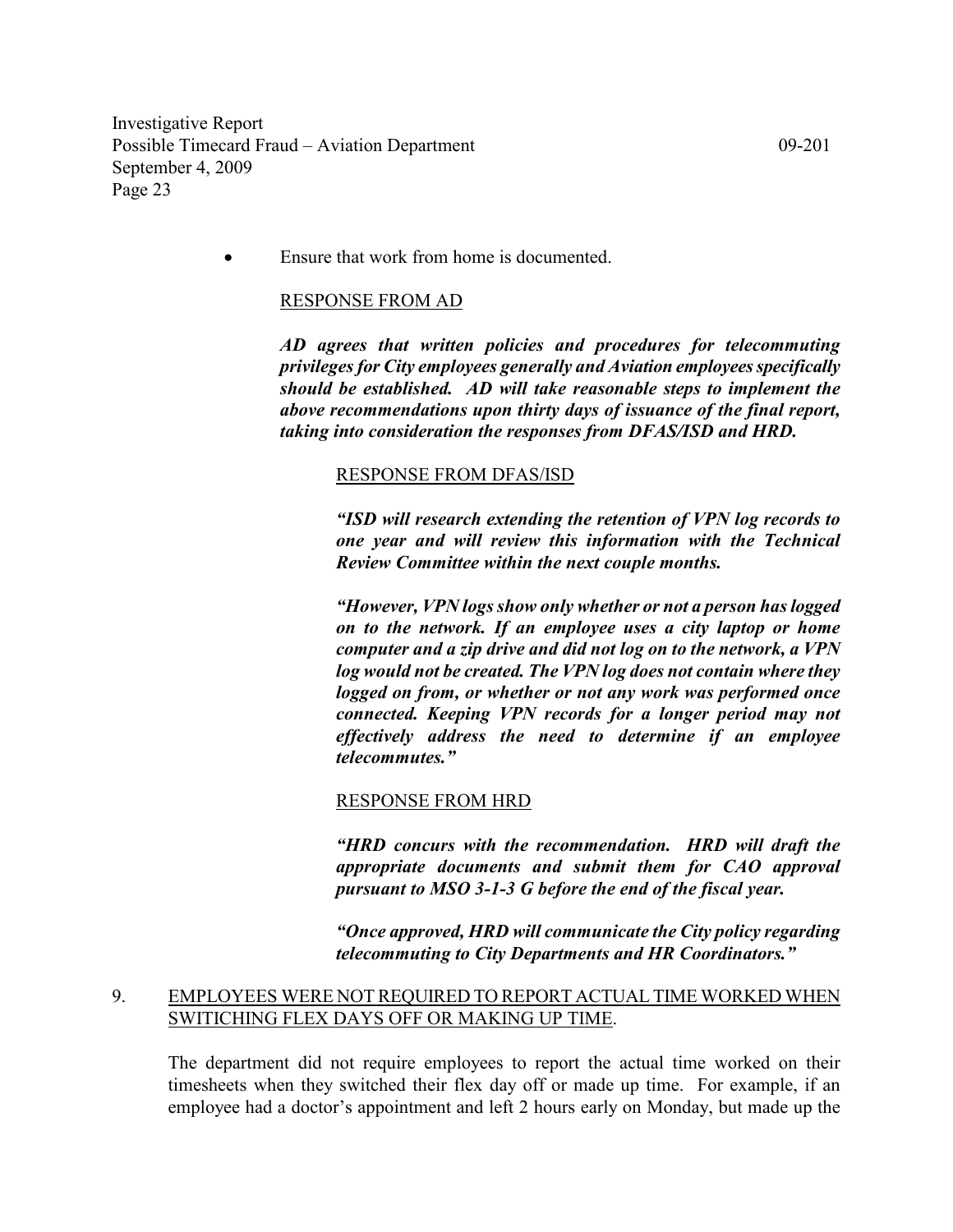time on Tuesday, the timesheet showed 8 hours worked on Monday and 8 hours worked on Tuesday rather than 6 hours worked on Monday and 10 hours worked on Tuesday. For employees that are not required to submit a timesheet, the associate director required they send an e-mail to let her know that they were making up time. Employees stated they sent her an e-mail but sometimes they called her or told her in person. Other employees stated it is not a documented process and that supervisors verbally approve it. The associate director stated that she didn't always keep the e-mails; therefore, we were not able to determine when employees made up time.

 The inaccurate information was entered in Empath; therefore, the City's reporting system does not always provide true information. The administrative assistant stated employees are now required to document actual hours worked.

# RECOMMENDATION

AD should ensure time reported on timesheets and PeopleSoft are actual hours worked and that changes to employees' schedules are documented.

# RESPONSE FROM AD

# "AD implemented the above recommendations before the investigation began and provided instruction as indicated in the above responses."

# INSPECTOR GENERAL RESPONSE

The practice of not reporting actual time worked on timesheets and the City's payroll system occurred throughout the period we reviewed and did not stop before the investigation began as noted in the department's response. On January 9, 2009, OIAI staff met with the associate director to discuss this issue and her response was that timesheets do not show actual time worked, but show scheduled hours.

# 10. EMPLOYEES WERE GRANTED EDUCATIONAL LEAVE FOR ONLINE CLASSES.

The associate director allowed employees to take three hours of educational leave for classes provided on-line. Therefore, an employee could connect to the on-line class on Saturday, Sunday or after regular work hours during the week and still be allowed the three hours leave.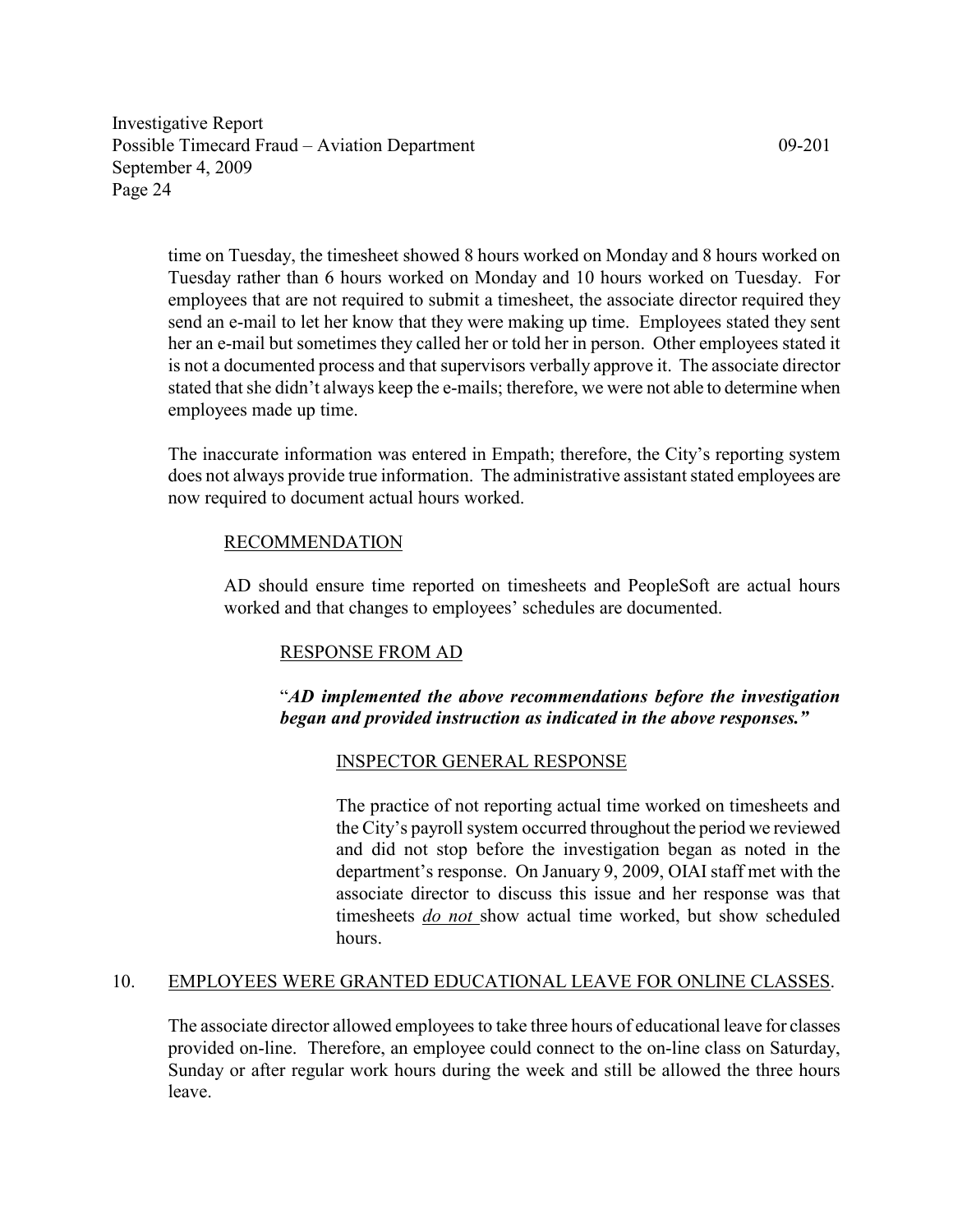The associate director relies on the employees' grades to ensure they are connecting to the on-line class during the approved hours.

The City's Personnel Rules and Regulations (Personnel Rules and Regulations Educational Leave §401.9) allow the department director to grant educational leave not to exceed three (3) hours per week for full time employees. The educational leave application asks the applicant to indicate yes/no to whether the course is during work hours. The forms have a circle around the yes. The form is attached to a signature approval form signed by the employee, supervisor, division manager and department director.

According to the administrative assistant, the department has stopped this practice.

# RECOMMENDATION

AD should ensure leave is granted because the class is only provided during the employee's normal work hours and that employees are actually attending class during the time leave is granted.

# AD RESPONSE

"AD agrees to implement the above recommendations. However the conclusion that leave should only be granted during the employee's normal work hours is not an obvious conclusion based on the City Personnel Rules and Regulations."

# INSPECTOR GENERAL RESPONSE

While the City's Personnel Rules and Regulations are not specific, the department should keep in mind that tax dollars pay for employee's salaries and where an employee is given time off for a class that is not attended during work hours shows a lack of management prudence in looking out for the taxpayer.

# 11. DEPARTMENT DOES NOT REQUIRE EMPLOYEES USING A CITY OWNED VEHICLE TO LOG BEGINNING AND ENDING MILEAGE.

The department uses a log to document the date, the City vehicle number, time in and time out, name of person checking out the vehicle and the destination to document an employee's use of the vehicle. The department does not require employees using a City owned vehicle to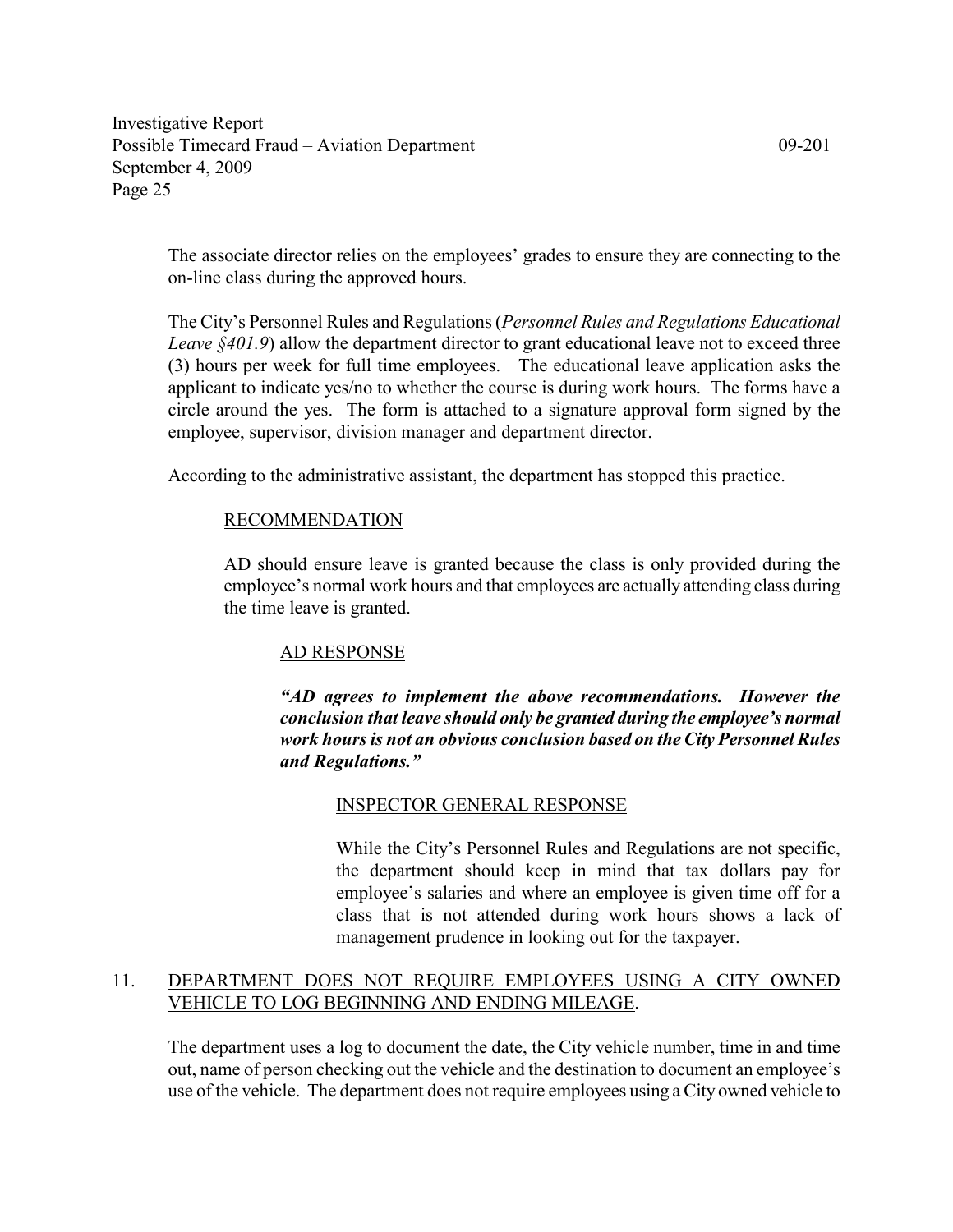log beginning and ending mileage for the trip. An employee could use the City vehicle to run personal errands throughout the City without the City's knowledge. The department relies on employees behaving in a professional manner and the public to report any abuse to 311 for ensuring that there is no City vehicle misuse.

The City's Travel Regulations (Travel Regulations Chapter Two, I.B. Department Responsibilities) authorize the department director to establish controls to ensure that only travel essential to the purposes of the City and for accomplishment of the department's mission is authorized.

# RECOMMENDATION

The department should require employees using City vehicles to document the beginning and ending mileage of City business trips to lessen the inclination to use the vehicle for personal means.

# REPSPONSE FROM AD

# "AD agrees to implement the above recommendation. However, there is no indication that a City vehicle was misused."

# INSPECTOR GENERAL COMMENT

The department wouldn't know of any abuse or violations because it does not require documentation. It may be happening without the department being aware of it.

# 12. EMPLOYEES CLAIMED RETALIATION FOR COOPERATING IN THE INVESTIGATION.

Two employees reported they felt they were being retaliated against by finance division staff for cooperating in this investigation.

The Accountability in Government Ordinance states no person shall retaliate against, punish or penalize any other person for cooperating or assisting the OIAI in the performance of our office. Any official or employee who violates the Accountability in Government Ordinance may be subject to discipline. (*Accountability in Government Ordinance* §2-10-16 ROA 1994)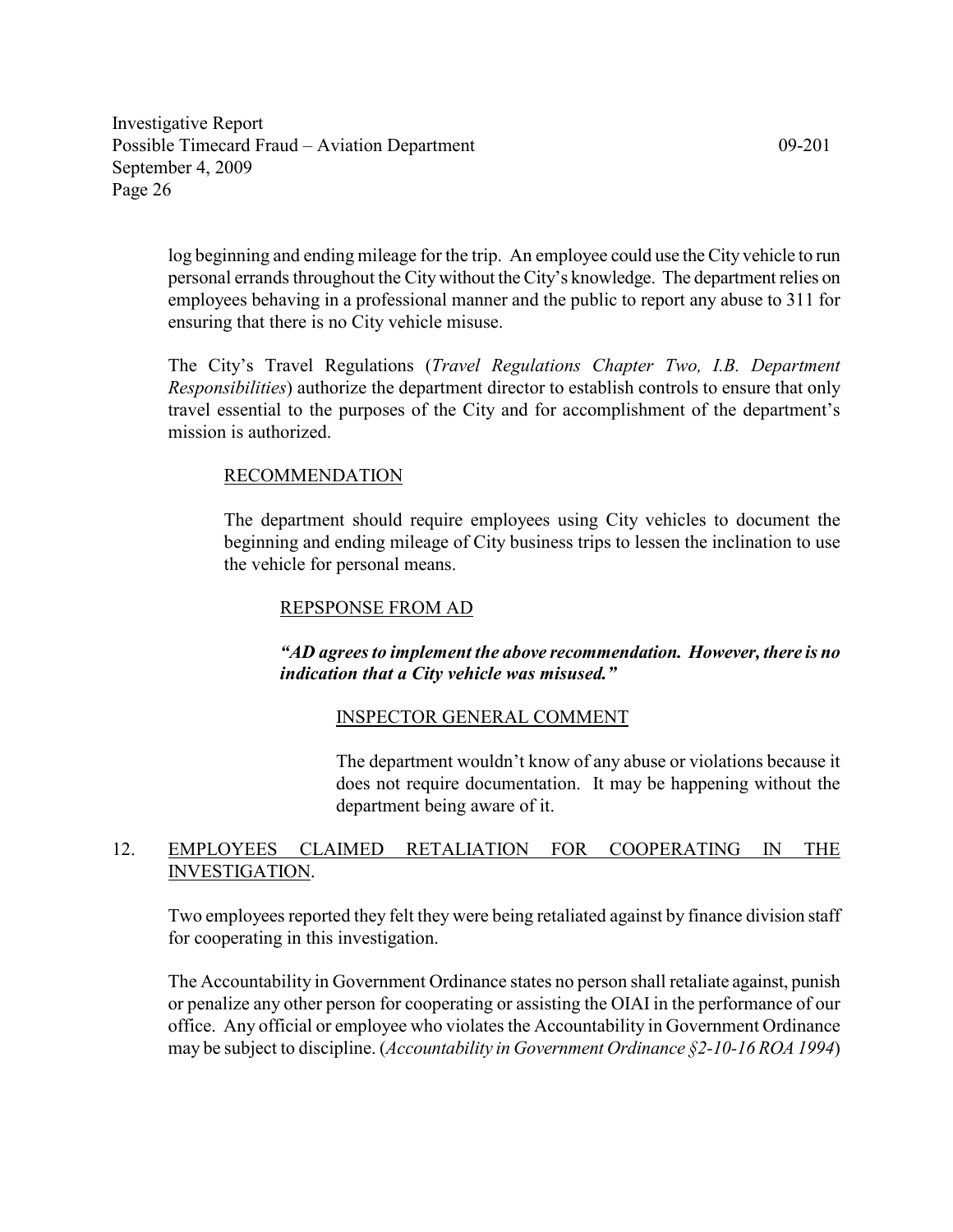## RECOMMENDATION

AD should ensure that employees cooperating in an investigation are not retaliated against or that they fear they will be retaliated against for cooperating or reporting fraudulent or improper conduct.

## RESPONSE FROM AD

"AD agrees with the above recommendation. However, no evidence suggests that any retaliation occurred. In this specific case, AD instructed all employees that retaliation against any employee would not be tolerated."

# INSPECTOR GENERAL COMMENT

Several employees reported retaliation for cooperating in the investigation along with reporting favoritism and poor morale. When management fails to address any of these issues, it leaves itself susceptible to low work productivity, complaints and grievances. Employees further stressed they made management aware of these concerns.

#### **CONCLUSION**

Management has overall responsibility for setting the tone at the top for the rest of the department. An organization's culture plays an important role in preventing, detecting and deterring fraud and inappropriate behavior. Management needs to create a culture through words and actions, where it is clear that fraud and inappropriate behavior is not tolerated and that such action is dealt with swiftly and decisively. Even if an employee is "merely milking the system", it is management's responsibility to stop it. Accepting this behavior sends the wrong message. In conclusion, our investigation shows the administrative assistant could have possibly falsified her timesheet and received payment she was not entitled to.

The Accountability in Government Ordinance, §2-10-7 (ROA 1994) requires the OIAI director to notify the appropriate prosecuting authority of any irregularity that is criminal in nature.

Based on the results of our investigation, these actions, if proven in a court of law could constitute a violation of criminal and/or civil law. This matter was referred to the Second Judicial District Attorney's Office. The report also contains findings pertaining to other conditions identified as a result of this investigation.